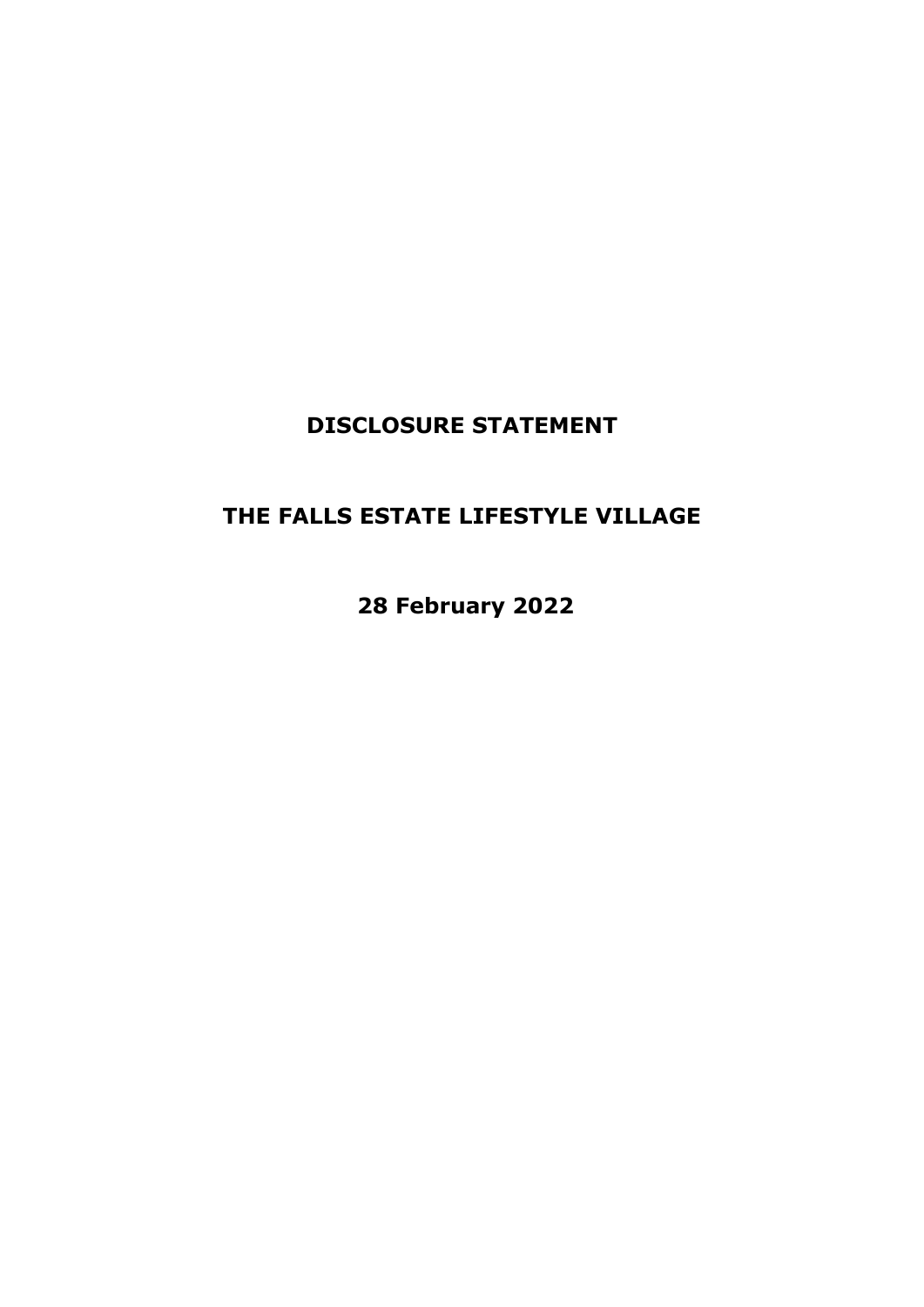# **TABLE OF CONTENTS**

|     | IMPORTANT INFORMATION FOR INTENDING RESIDENTS 2                 |  |
|-----|-----------------------------------------------------------------|--|
|     | <b>INFORMATION ABOUT AVOIDING OCCUPATION RIGHT AGREEMENT  2</b> |  |
|     |                                                                 |  |
|     |                                                                 |  |
| 1.  | OWNERSHIP STRUCTURE AND OCCUPANCY RIGHTS 7                      |  |
| 2.  |                                                                 |  |
| 3.  | MANAGEMENT ARRANGEMENTS FOR THE VILLAGE 11                      |  |
| 4.  |                                                                 |  |
|     | STATE OF VILLAGE, SERVICES, CHARGES AND ACCOUNTS  13            |  |
| 5.  |                                                                 |  |
| 6.  | SERVICES AND FACILITIES AT THE VILLAGE 14                       |  |
| 7.  |                                                                 |  |
| 8.  |                                                                 |  |
| 9.  |                                                                 |  |
|     | OCCUPATION RIGHT AGREEMENTS, TERMINATIONS, DEDUCTIONS AND       |  |
| 10. | <b>COOLING-OFF PERIOD AND CANCELLATION OF OCCUPATION</b>        |  |
| 11. |                                                                 |  |
| 12. | TERMINATION OF OCCUPATION RIGHT AGREEMENT 22                    |  |
| 13. | <b>ESTIMATED FINANCIAL RETURN ON DISPOSAL OF DWELLING  23</b>   |  |
| 14. |                                                                 |  |
| 15. | MOVING INTO REST HOME OR HOSPITAL CARE FACILITIES IN            |  |
| 16. | EFFECT OF MARRIAGE OR CIVIL UNION ON OCCUPATION RIGHT           |  |
| 17. | DOCUMENTS AVAILABLE TO RESIDENTS AND INTENDING                  |  |
|     |                                                                 |  |
|     |                                                                 |  |
|     |                                                                 |  |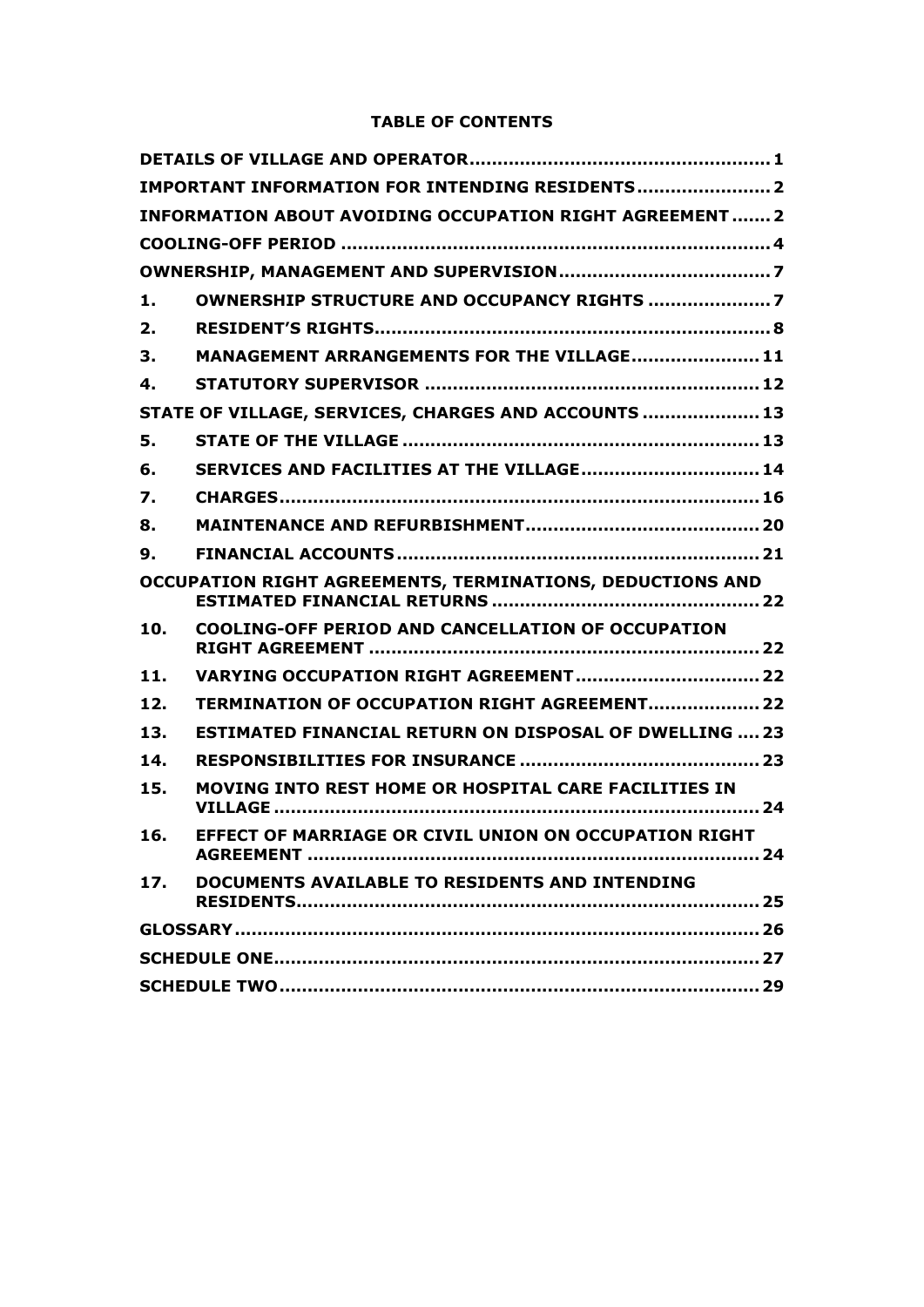# **THE FALLS LIFESTYLE ESTATE**

# **DISCLOSURE STATEMENT**

# **Pursuant to the Retirement Villages Act 2003 and the Retirement Villages (General) Regulations 2006**

This Disclosure Statement sets out details about the Village, The Falls Estate Lifestyle Village, the Operator, The Falls Estate Lifestyle Village Limited Partnership, and the rights and obligations a Resident has relating to a Dwelling at the Village.

Specific details and information relating to a particular Resident's personal interest in the Village can be found in the Schedule attached to this Disclosure Statement.

Capitalised terms used in this Disclosure Statement are explained in the Glossary on page [26.](#page-27-0)

# **DETAILS OF VILLAGE AND OPERATOR**

| Date of Disclosure Statement:       | 28 February 2022                                                 |  |
|-------------------------------------|------------------------------------------------------------------|--|
| Date of Registration:               | Lodged for registration on 28 February 2022                      |  |
| Village's Registered Office:        | Suite 3, Level 2, 8a Cleveland Road, Parnell,<br>Auckland        |  |
| Village's Address for Service:      | 94 Boundary Road, Whangarei                                      |  |
| Village's Street Address:           | 94 Boundary Road, Whangarei                                      |  |
| Operator's Registered Office:       | Suite 3, Level 2, 8a Cleveland Road, Parnell,<br>Auckland        |  |
| Operator's Street Address:          | 94 Boundary Road, Whangarei                                      |  |
| <b>Operator's Contact Details:</b>  | Phone: 09 437 5844                                               |  |
| Operator's Agent:                   | Guy Eady<br>Director                                             |  |
| Operator's Agent's Contact Details: | Phone: 021 798 848<br>Email: guy.eady@thebegroup.co.nz           |  |
| Village Manager:                    | Marie Annandale<br>09 437 5844<br>Phone:<br>Mobile:<br>021463588 |  |
|                                     | Email:<br>marie.annandale@thebegroup.co.nz                       |  |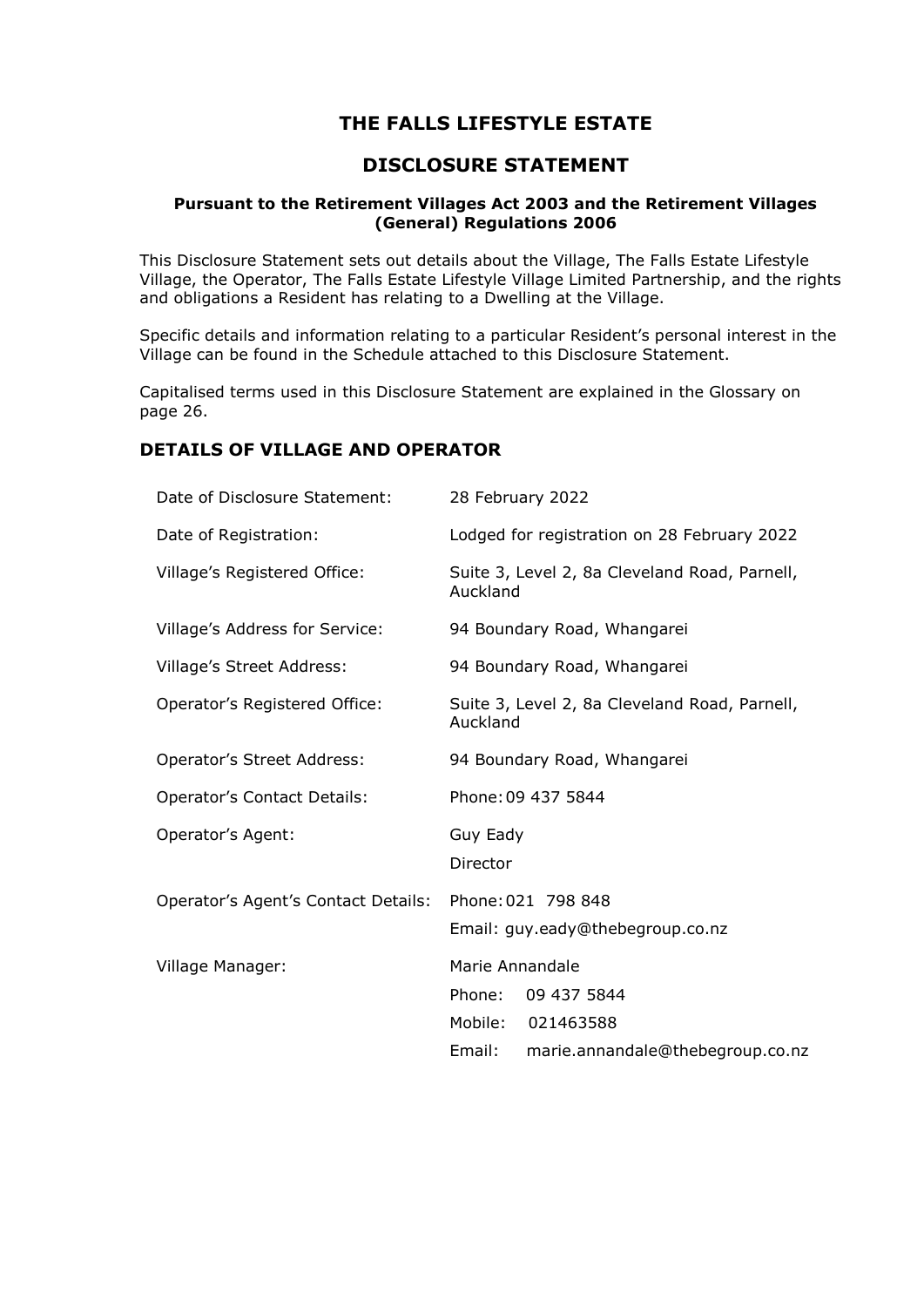# **IMPORTANT INFORMATION FOR INTENDING RESIDENTS**

Decisions about retirement villages are very important. They have long-term personal and financial consequences.

You should read this disclosure statement carefully.

This disclosure statement draws your attention to some of the important matters you should consider before deciding to enter a retirement village.

Ask questions.

You must obtain advice from a lawyer independent of the Operator of the village before you sign an occupation right agreement (i.e., a document which confers on any person the right to occupy a Dwelling within the village and specifies any terms or conditions to which that right is subject).

It is common for there to be misunderstandings by residents and their families about:

- the kind of legal interest that the resident has in the village;
- what happens if the resident or their family wants to exit an occupation right agreement;
- the fees and charges that apply to entering, moving between units within, and leaving the village;
- the ongoing fees and charges.

It is important that you and your family understand what is involved in entering into an occupation right agreement to join a retirement village.

Although in most cases you will have 15 working days to cancel an occupation right agreement after signing it, you should consider the issues carefully before you sign any application form or agreement.

# **INFORMATION ABOUT AVOIDING OCCUPATION RIGHT AGREEMENT**

Section 31 of the *Retirement Villages Act 2003* gives you the right to avoid an agreement that you enter into for the right to occupy a Dwelling in a retirement village, but only if you enter into the agreement in the circumstances described in a row of the table below and the circumstances involve:

- (a) a significant detriment to you; or
- (b) a material (not merely technical or minor) breach of the Act; or
- (c) deliberate misconduct by the operator of the village.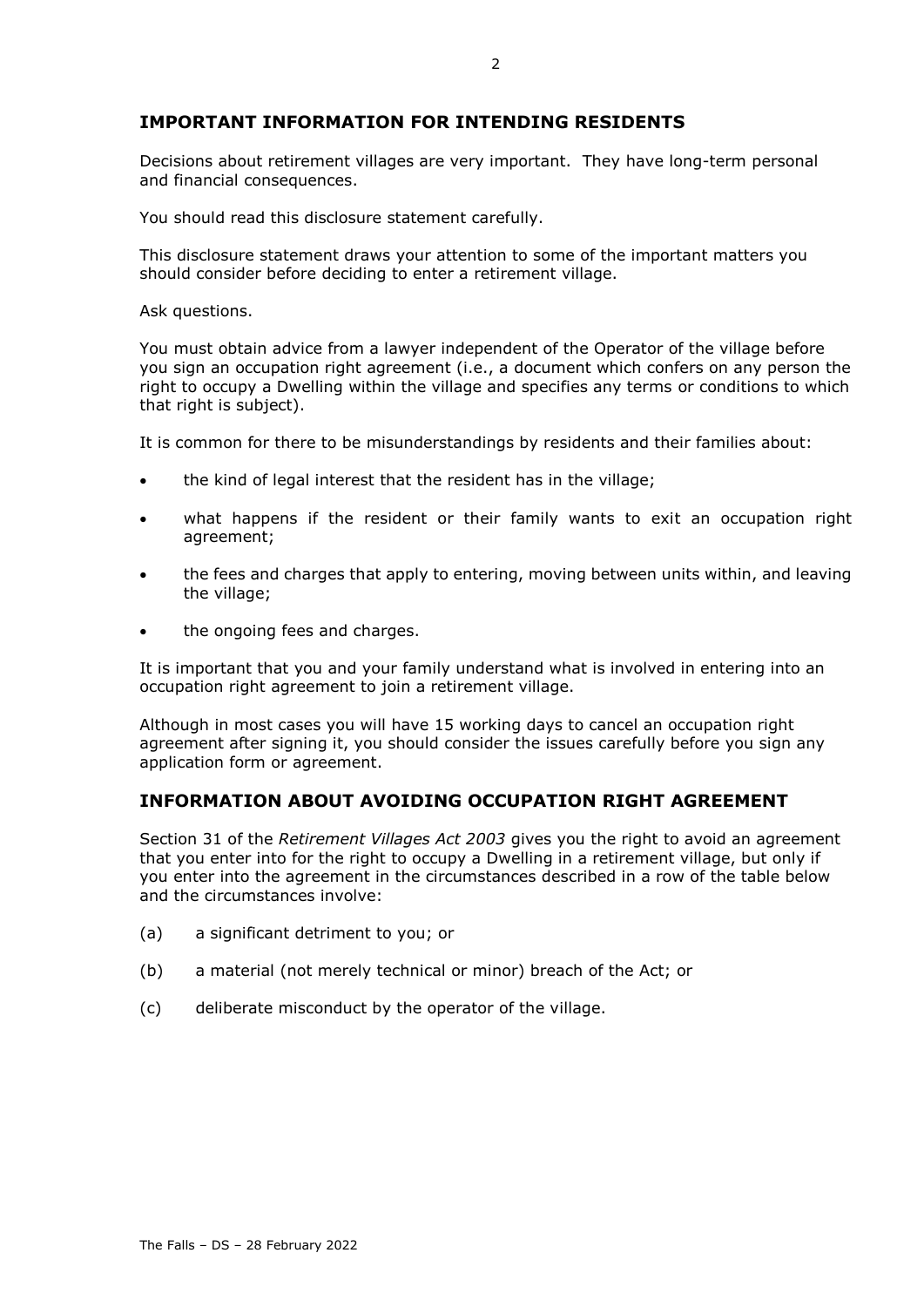You can use the right only by giving written notice to the operator of the village, and the statutory supervisor (if there is one) of the village, within the period described in the relevant row of the table.

| <b>Circumstances</b>                                                                                                                                                                                                                                             | <b>Period</b>                                                                                                                                                                                    |
|------------------------------------------------------------------------------------------------------------------------------------------------------------------------------------------------------------------------------------------------------------------|--------------------------------------------------------------------------------------------------------------------------------------------------------------------------------------------------|
| The village was not registered, but<br>was required to be                                                                                                                                                                                                        | 3 years after you entered into the<br>agreement or 6 months after you knew,<br>or ought to have known, the<br>circumstances existed when you entered<br>into the agreement, whichever ends first |
| The registration of the village was<br>suspended and the operator had<br>been notified of the suspension                                                                                                                                                         | 3 years after you entered into the<br>agreement or 6 months after you knew,<br>or ought to have known, the<br>circumstances existed when you entered<br>into the agreement, whichever ends first |
| The agreement did not contain, in<br>clear and unambiguous form, the<br>material it was required by the Act<br>to contain                                                                                                                                        | 1 year after you entered into the<br>agreement or 6 months after you knew,<br>or ought to have known, the<br>circumstances existed when you entered<br>into the agreement, whichever ends first  |
| You did not receive independent<br>legal advice before entering into the<br>agreement                                                                                                                                                                            | 1 year after you entered into the<br>agreement or 6 months after you knew,<br>or ought to have known, the<br>circumstances existed when you entered<br>into the agreement, whichever ends first  |
| Before entering into the agreement,<br>you did not receive a disclosure<br>statement that complied with the<br>Act, the residents' code of rights, the<br>code of practice or a statement<br>when the code would come into<br>force, and a copy of the agreement | 1 year after you entered into the<br>agreement or 6 months after you knew,<br>or ought to have known, the<br>circumstances existed when you entered<br>into the agreement, whichever ends first  |

You should seek legal advice before using the right.

If you use the right, you are entitled to a refund of some amounts you paid for the right to occupy the unit and for services or facilities that were not provided, interest on those amounts, and your actual and reasonable costs associated with using the right (such as legal expenses and removal costs).

The operator may dispute your use of the right, refer the dispute to a disputes panel under the *Retirement Villages Act 2003*, and refuse to pay the refund while the dispute is unresolved.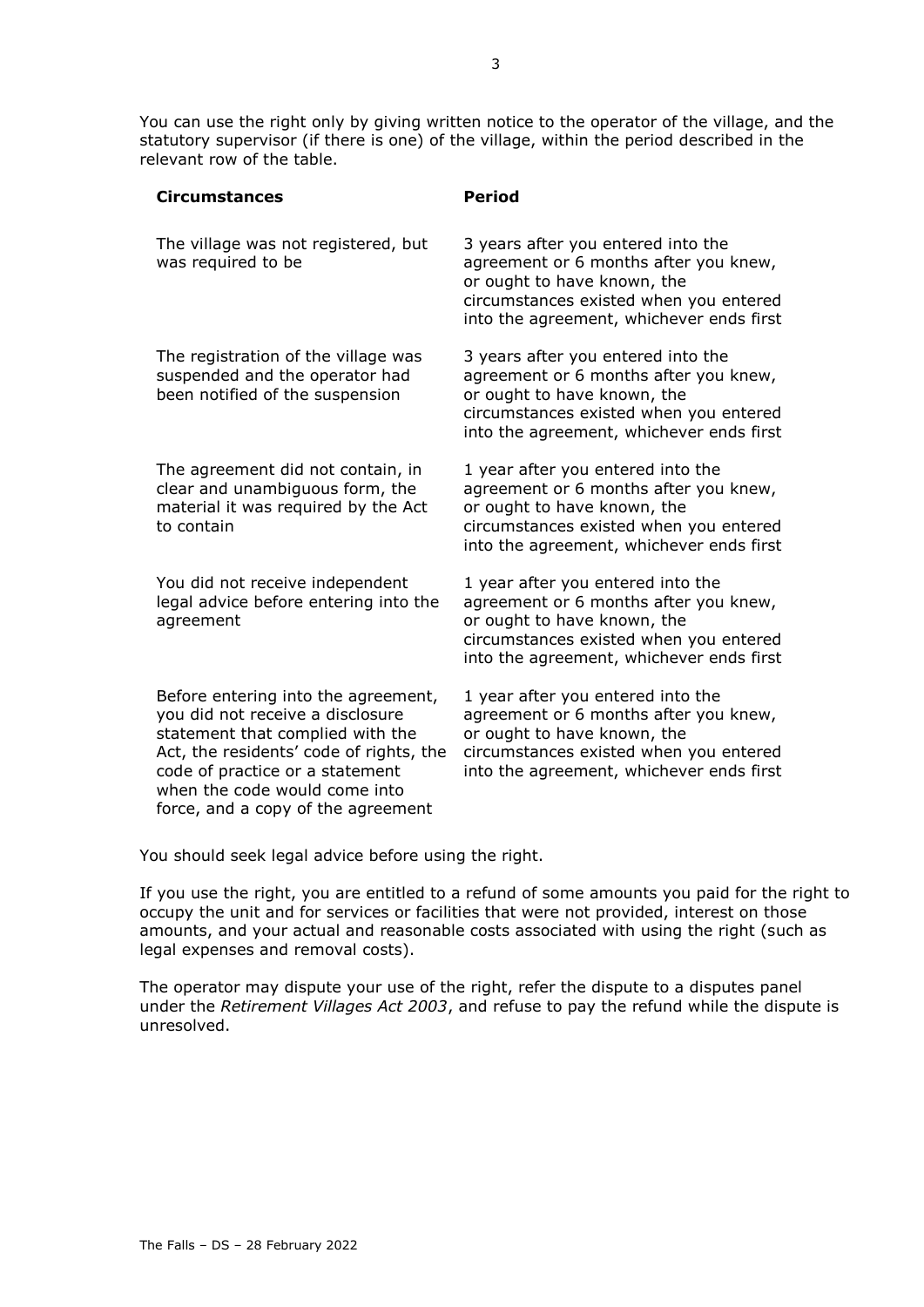# **COOLING-OFF PERIOD**

A resident also has certain rights during their cooling-off period. Please see paragraph [10](#page-23-0) below for further details. Following is a copy of Section 28 of the Retirement Villages Act 2003:

- <span id="page-5-0"></span>(1) An occupation right agreement must contain a provision allowing a resident (other than a person who is a resident solely because paragraph (c) of the definition of resident applies to that person) to cancel the agreement,—
	- (a) without having to give any reason, by notice given not later than 15 working days after the agreement is signed by the resident; and
	- (b) if the agreement relates to a Dwelling to be built or completed at a later date and the Dwelling is not finished to the point of practical completion within 6 months after the proposed date for completion of the unit, by notice given at any time after the expiry of that 6-month period.
- (2) Notice of cancellation—
	- (a) must be in writing and in a form that indicates (irrespective of the exact words used) the intention of the resident to cancel the agreement; and
	- (b) may be given by the resident or any person authorised in writing by the resident to act on his or her behalf.
- (3) The notice may be given to—
	- (a) the operator; or
	- (b) the real estate agent or other person who dealt with the resident on behalf of the operator when the resident acquired an occupation right, unless the operator has notified the resident that the person has ceased to act on behalf of the operator; or
	- $(c)$  any person who the operator has notified the resident is a person authorised to receive communications on behalf of the operator.
- (4) The operator is entitled to reasonable compensation for services provided to the resident under the occupation right agreement and for damage to a Dwelling or any facilities in the retirement village for which the resident is responsible before the cancellation takes effect.
- (5) Despite subsection (1), an occupation right agreement may contain a cancellation provision of the kind referred to in subsection (1) that is more favourable to the resident than the provision referred to in subsection (1), but, if the agreement fails to contain any provision of the kind referred to in subsection (1) or contains a provision that is less favourable to the resident than that provision, the agreement is deemed to contain the provision referred to in subsection (1).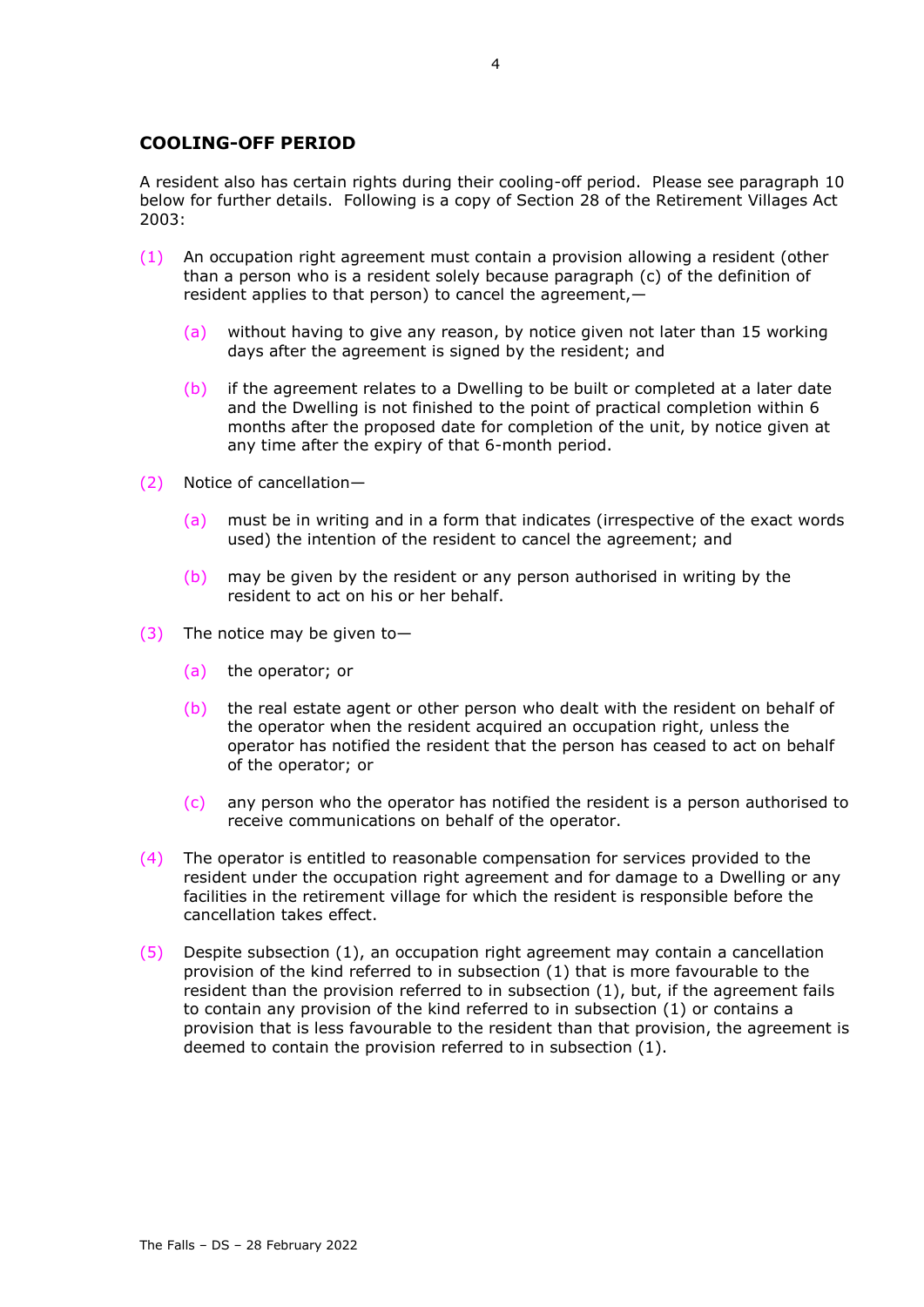# **Definitions**

The definitions below are taken from the *Retirement Villages Act 2003* and relate to terms used in Section 28 (above):

**facilities**, in relation to a retirement village, means facilities of a shared or communal kind provided in the retirement village for the benefit of residents of the retirement village and includes recreational facilities and amenities

**occupation right agreement** means any written agreement or other document or combination of documents that—

- (a) confers on any person the right to occupy a Dwelling within a retirement village; and
- (b) specifies any terms or conditions to which that right is subject.

**operator**, in relation to a retirement village, means any person who is 1 or more of the following:

- (a) a person who is, or will be, liable to fulfil all or any of the obligations under occupation right agreements to residents of the village;
- (b) a holder of a security interest who is exercising effective management or control of the retirement village;
- $(c)$  a receiver of the property comprising the retirement village, or the liquidator of the person to whom either of paragraph(a) or paragraph (b) applies.

**resident** means any of the following:

- (a) a person who enters into an occupation right agreement with the operator of a retirement village;
- (b) a person who, under an occupation right agreement, is, for the time being, entitled to occupy a Dwelling within a retirement village, whether or not the agreement is made with that person or some other person;
- (c) if the occupation right agreement so provides or with the consent of the operator of the retirement village, the spouse, civil union partner, or de facto partner of the person referred to in paragraph (b) who is occupying the Dwelling with that person, or after that person's death or departure from the retirement village.

**Residential Unit** means a building, or part of a building, that is a house, flat, townhouse, unit, serviced unit or apartment (whether or not it has cooking facilities), villa, or similar dwelling erected, or currently used, primarily and principally as a unit of accommodation; and includes any land, improvements, or appurtenances belonging to the unit or usually enjoyed with it.

**services** means services provided at a retirement village of 1 or more of the following kinds:

- (a) gardening, repair or maintenance services;
- (b) nursing or medical services;
- (c) the provision of meals;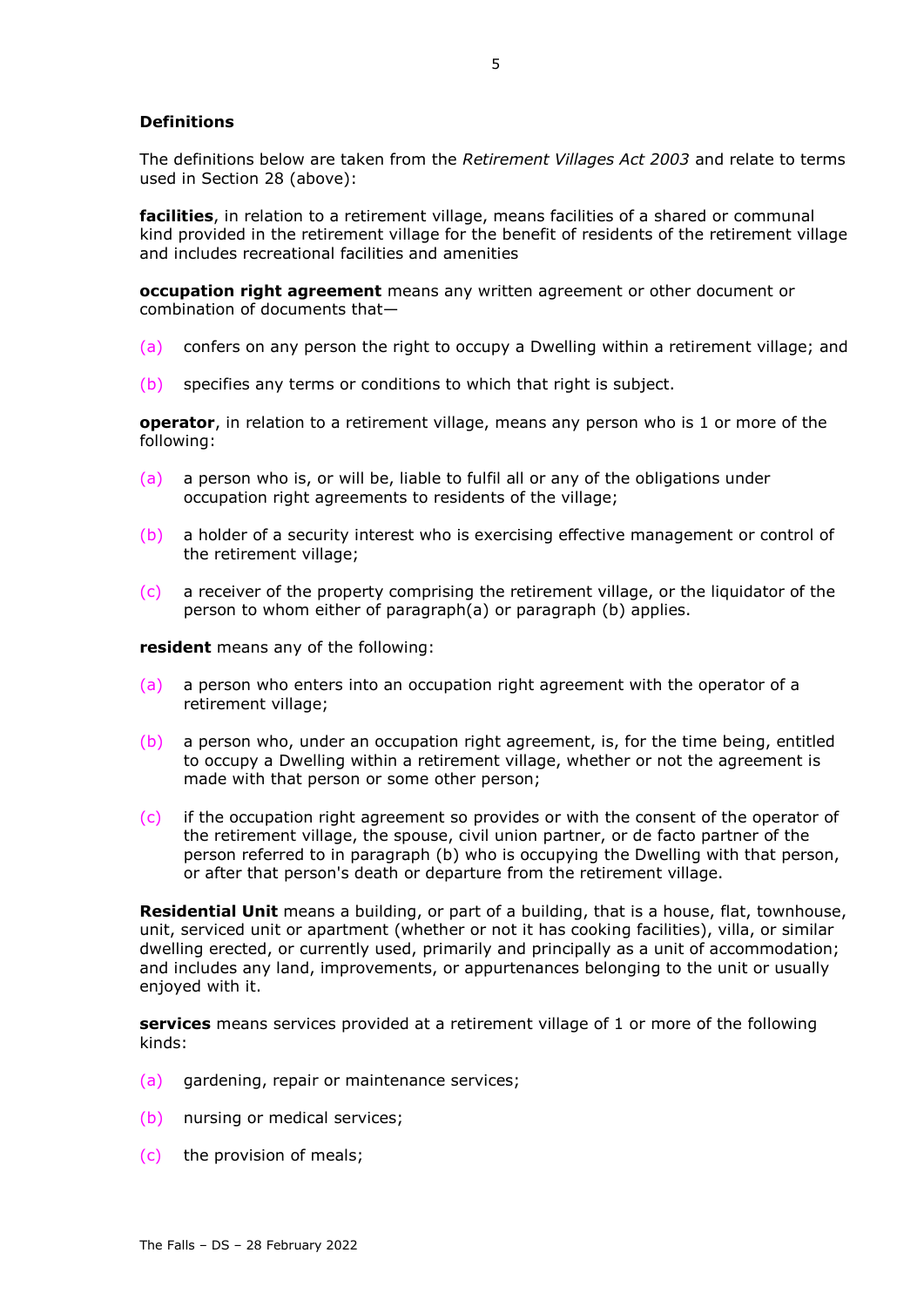- (d) shops and other services for the provision of goods;
- (e) laundry services (not being the provision of facilities for residents to carry out their own laundry);
- (f) services (for example, hairdressing services) for the personal care of residents;
- (g) transport services;
- (h) services for recreation or entertainment;
- (i) security services;
- (j) other services for the care or benefit of residents.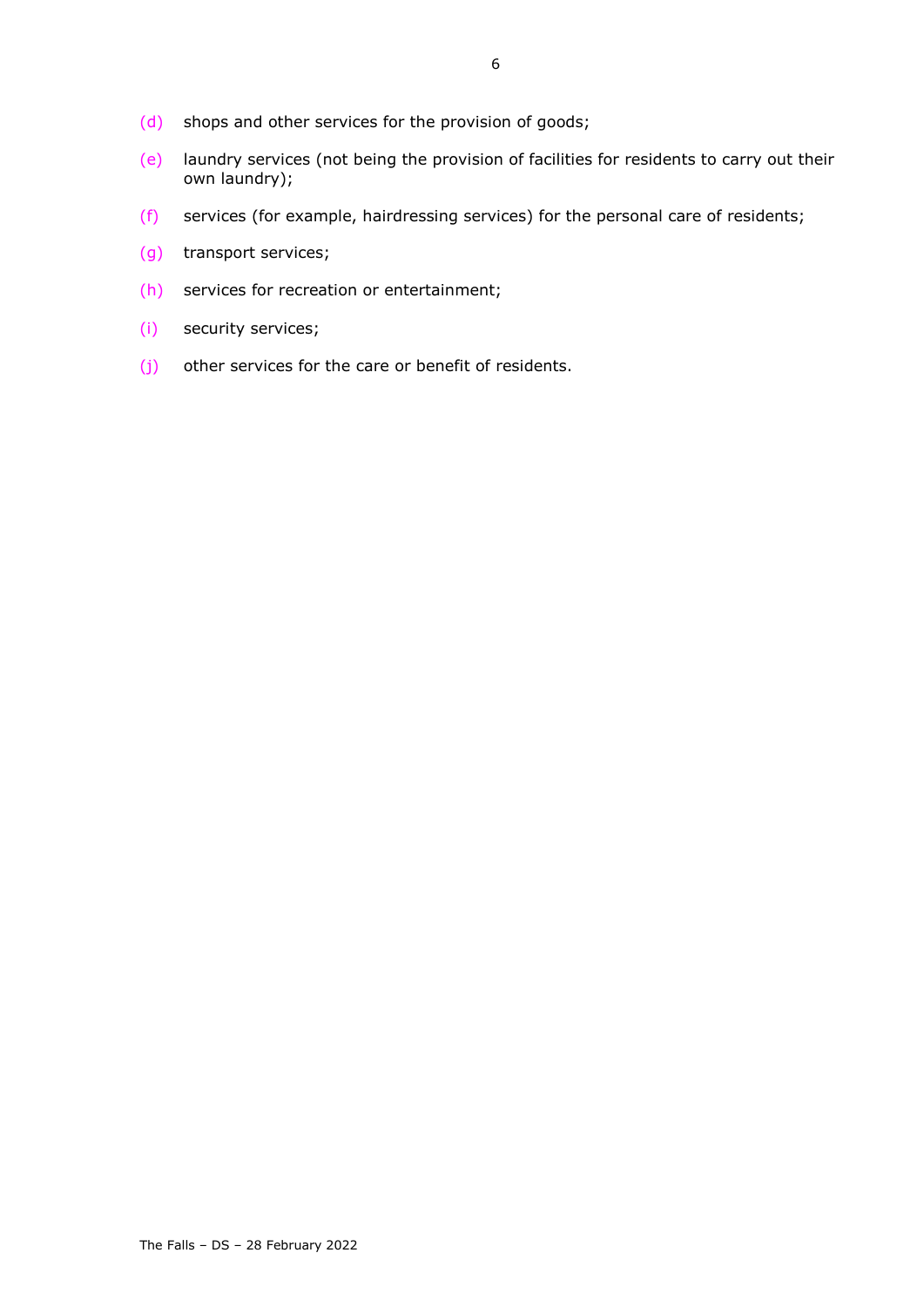# **OWNERSHIP, MANAGEMENT AND SUPERVISION**

#### **1. OWNERSHIP STRUCTURE AND OCCUPANCY RIGHTS**

#### **Legal Nature of Operator**

The Operator, The Falls Estate Lifestyle Village Limited Partnership is a limited partnership registered under the Limited Partnerships Act 2008 under number 50066148 (NZBN 9429049377675).

The General Partner for the Operator is The Falls Estate Lifestyle GP Limited.

# **Details of General Partner**

The directors of the General Partner are Olaf Guy Eady, Brett Meyer and Angela Kneeshaw.

#### **Operator's Interest in the Village**

The Operator owns the underlying freehold interest in the Village land, which is registered as certificate of title numbers NA97D/400 and NA121C/939 (North Auckland Land Registration District).

#### **Charges over or Interests in the Operator's Interest**

- (a) As at the date of this Disclosure Statement, the Operator has granted a guarantee of the obligations of BeGroup Investments LP (the parent company of the Operator) in favour of ASB Bank Limited as Security Trustee. The guarantee is secured by a mortgage over the Village land and a general security agreement over the Operator, each in favour of the Security Trustee. BeGroup Investments LP facilities with the Security Trustee have a maximum limit of\$58,500,000. The sum of \$40,042,500 has been drawn down at the date of this Disclosure Statement.
- (b) The Village land is also subject to a first ranking encumbrance in favour of the Statutory Supervisor. The encumbrance secures the Operator's obligations to the Residents, including the obligation to pay the Exit Payment in accordance with the terms of the Residents' Occupation Licences. There is no maximum sum secured by the encumbrance. The Operator has also granted a second ranking general security agreement in favour of the Statutory Supervisor to secure the above obligations to the Residents.

#### **Nature of Resident's Interest and Occupancy Rights**

A Resident has no interest in the Village land.

Residents at the Village are offered a contractual licence to occupy their Dwelling that does not grant the Resident any interest in the land relating to that Dwelling. That Occupation Licence constitutes an Occupation Right Agreement and is secured by the mortgage in favour of the Statutory Supervisor described above.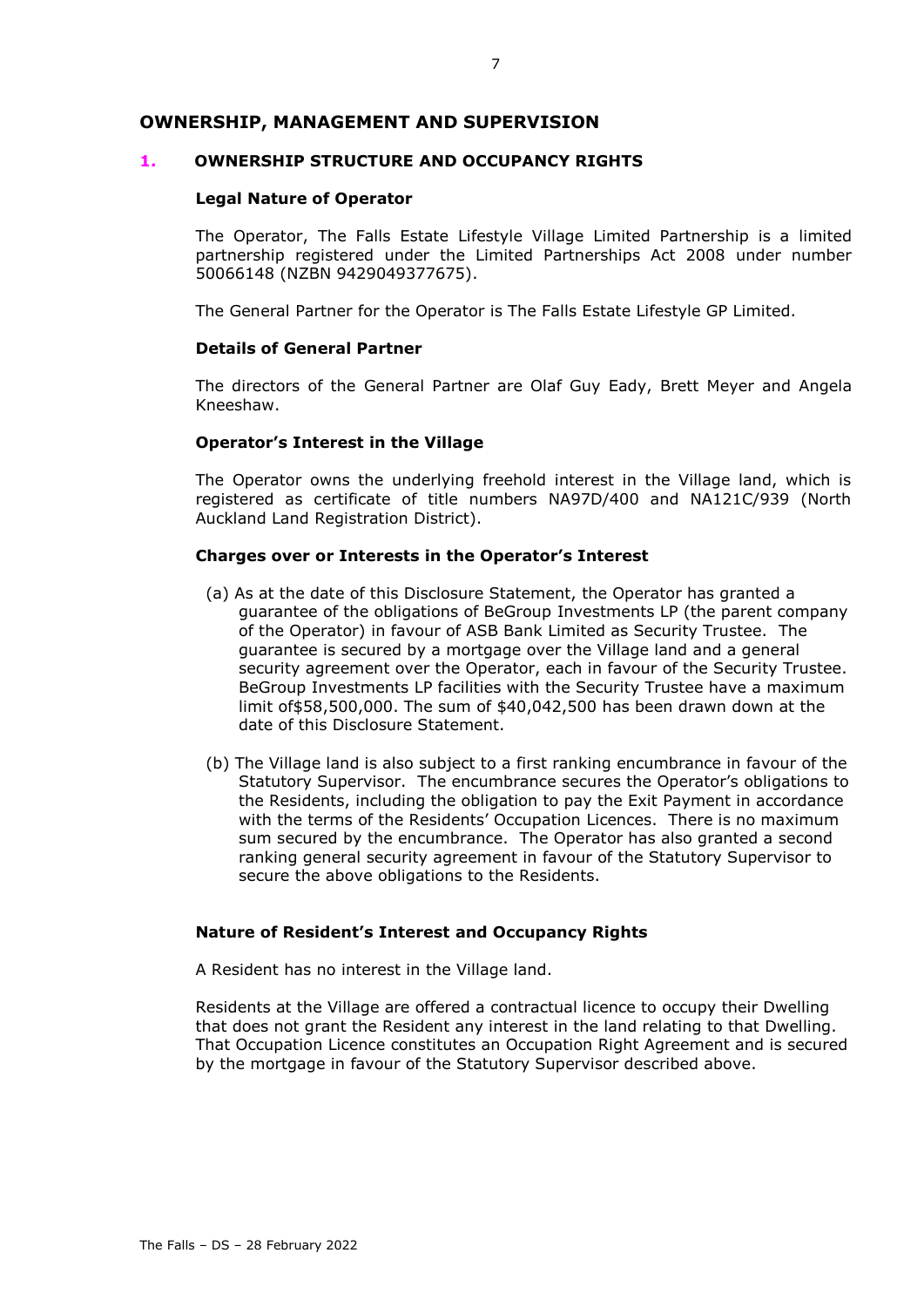# <span id="page-9-0"></span>**2. RESIDENT'S RIGHTS**

# **Rights the Resident has**

A Resident has the following rights:

| <b>Right</b>                                                    | <b>Details, conditions and limitations</b>                                                                                                                                                                                                                                                                               |  |  |
|-----------------------------------------------------------------|--------------------------------------------------------------------------------------------------------------------------------------------------------------------------------------------------------------------------------------------------------------------------------------------------------------------------|--|--|
| To grant a security interest in<br>the termination proceeds     | Only with the Operator's prior written<br>consent.                                                                                                                                                                                                                                                                       |  |  |
| To have friends or family stay<br>in the Dwelling               | A Resident may have friends or<br>relatives stay in the Dwelling provided<br>the Resident has the prior written<br>consent of the Village manager. Such<br>friends or relatives must comply with<br>the Village rules and cannot stay in<br>the Dwelling for a period totalling<br>more than 90 days in a calendar year. |  |  |
| To have a spouse, civil union<br>partner or de-facto partner of | Such spouse, civil union partner or de<br>facto partner must:                                                                                                                                                                                                                                                            |  |  |
| the Resident stay with the<br>Resident in the Dwelling          | comply with the Village Rules;                                                                                                                                                                                                                                                                                           |  |  |
|                                                                 | satisfy the Operator's usual<br>entry criteria for the granting of<br>an Occupation Right Agreement;<br>and                                                                                                                                                                                                              |  |  |
|                                                                 | sign a deed, at the cost of the<br>Resident, agreeing to be bound<br>by the provisions of the<br>Resident's Occupation Right<br>Agreement; or                                                                                                                                                                            |  |  |
|                                                                 | if the Resident wishes the<br>spouse, civil union partner or de-<br>facto partner to have the right to<br>live in the Dwelling after the<br>Resident's death the parties<br>must enter into a new<br>Occupation Right Agreement at<br>the cost of the Resident                                                           |  |  |
| To keep a pet in the Dwelling                                   | Only with the Operator's prior<br>consent. Such consent can be<br>withdrawn at any time if the pet<br>disturbs other Residents or causes any<br>damage or nuisance.                                                                                                                                                      |  |  |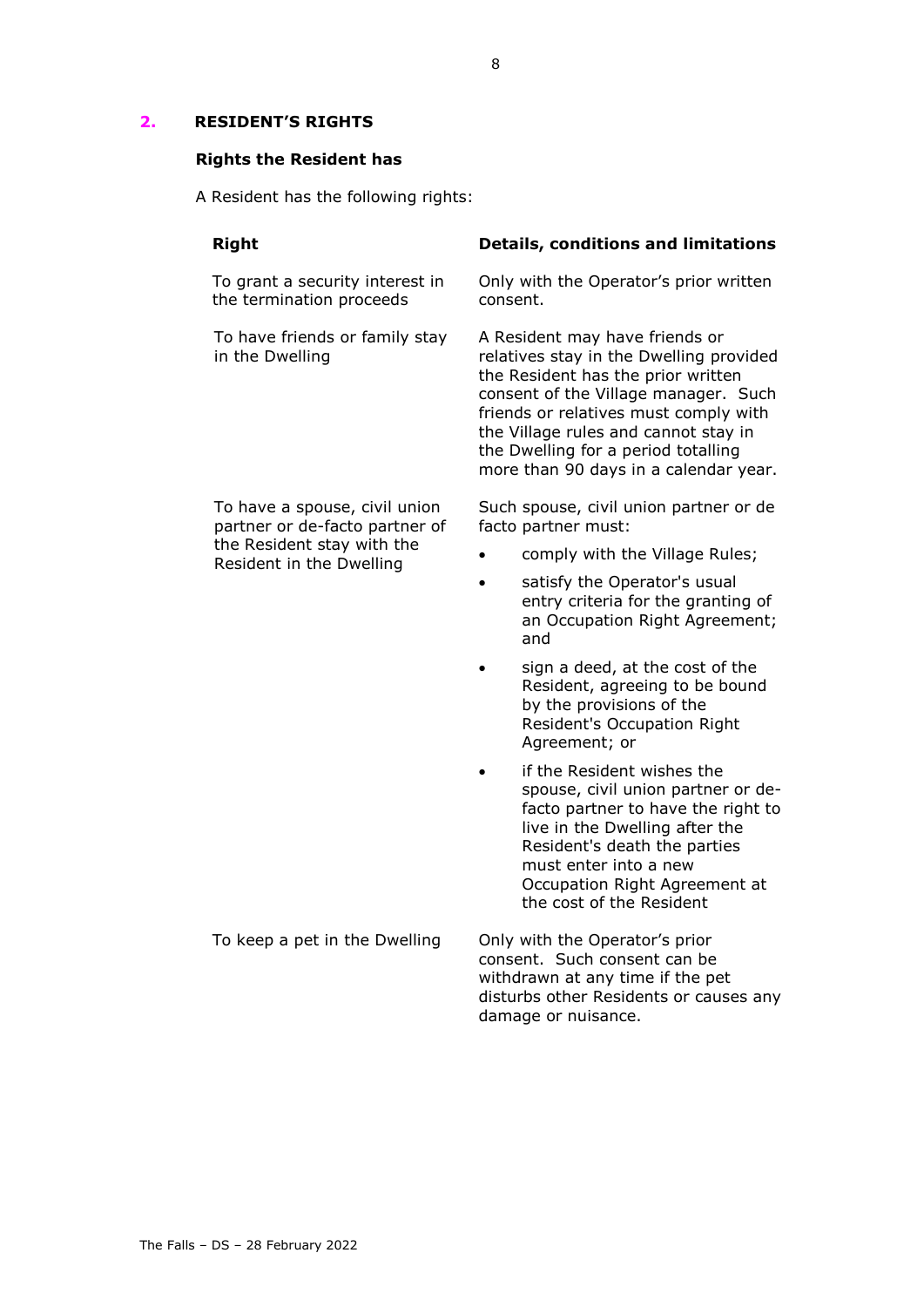# **Rights the Resident does not have**

A Resident does not have the following rights:

- To sell or market the Dwelling. See the section below "Marketing of Dwelling" for further information on selling and marketing the Dwelling.
- To mortgage or otherwise borrow against the Resident's interest in the Dwelling.
- To have a person board with the Resident in the Dwelling.
- To have a person stay in the Dwelling to mind it for the Resident whilst the Resident is away.
- To let or sub-let the Dwelling to another person.
- To have a person stay in the Dwelling as a companion or carer for the resident.

#### **Rules**

A Resident must comply with the Operator's rules for the Village. Residents must also ensure that all of their guests comply with the Operator's rules as a term of the Occupation Right Agreement. A copy of the rules is attached to the Resident's Occupation Right Agreement but those rules may be changed by the Operator from time to time. If the Operator wishes to change the rules it will consult with the Residents and notify them of any changes before requiring Residents to comply with them. A copy of the current Rules is available from the Operator on request.

# **Limits on living in or using the Dwelling**

#### *Alterations*

A Resident may not make any alterations or additions to the Dwelling or modify the Operator's Chattels, or fit aerials or other appurtenances without the Operator's prior written consent.

However, if the Resident has a disability they are entitled to alter their Dwelling if it does not meet their needs. If a Resident wishes to make such alterations they must give the Operator written notice and consult with the Operator. The Operator will undertake such alterations at the Resident's cost and may require the Dwelling to be reinstated to its original condition on termination (at the Resident's cost).

# *Personal Use and Occupation*

The Dwelling must only be used for the Resident's personal use and occupation, subject to any rights to have people stay in the Dwelling as described in the section headed "Rights the Resident has" above.

#### *Nuisance or Annoyance*

A Resident must not do anything or allow anything to be done (within the Resident's control) which is or could be a nuisance or annoyance to other Residents or to the Operator.

#### *Damage*

A Resident must not do anything which damages the Dwelling or vitiates or avoids the Operator's insurance.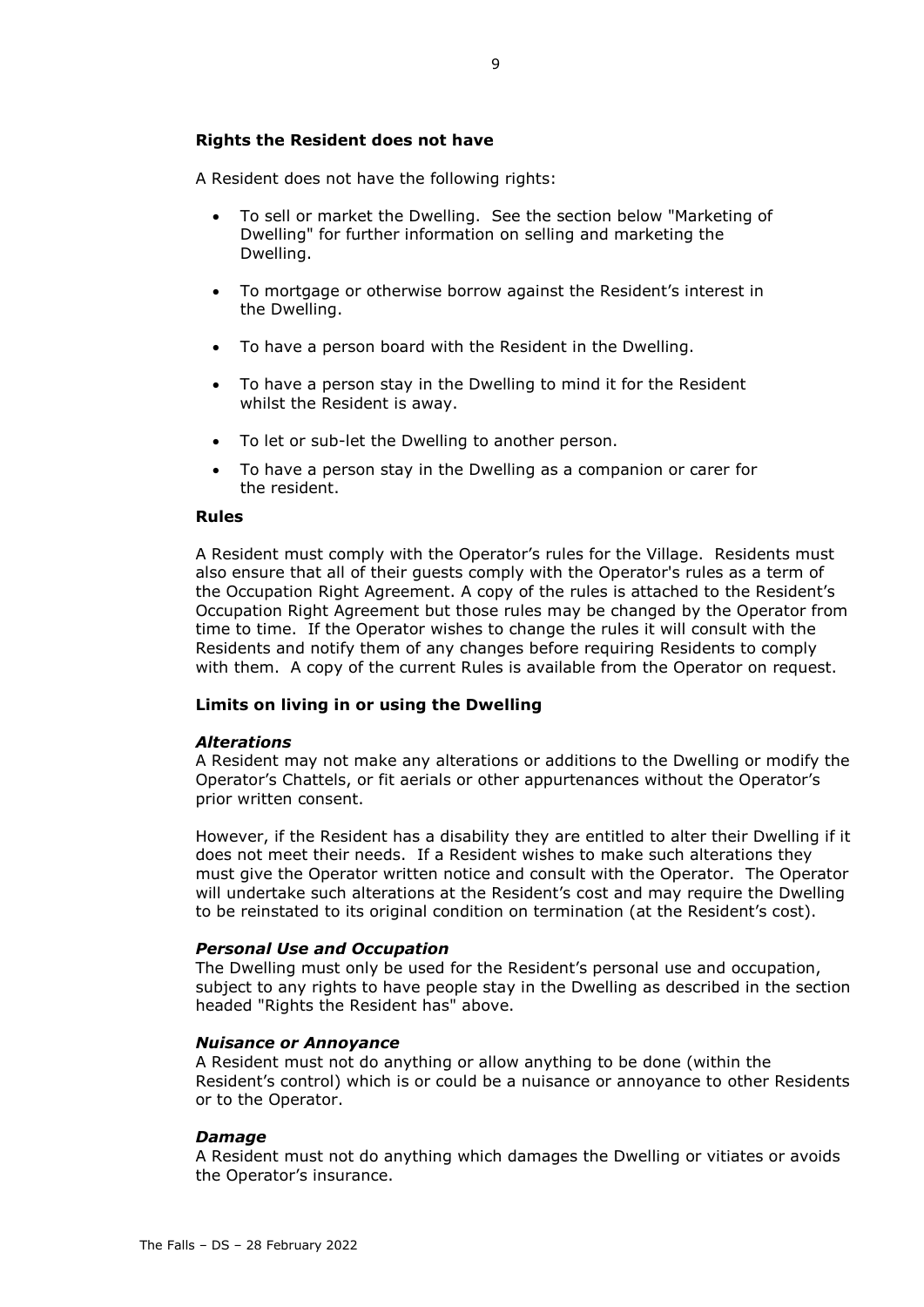#### **Marketing of the Dwelling**

The Operator controls the sale and marketing of the Dwelling when a Resident's Occupation Right Agreement terminates. Following termination, the Operator will take all reasonable steps to obtain a new Resident for the Dwelling. The Resident does not have any control over the selling and marketing process but is entitled to introduce a new Resident. No commission is payable for such an introduction.

A new Resident must be suitable for the Village (in the Operator's opinion) and must be prepared to enter into an Occupation Right Agreement on the Operator's then standard terms and conditions and for the best price reasonably obtainable.

The Operator will consult with the Resident about when the Dwelling goes on the market and the general nature of the marketing plan. The Operator will keep the Resident informed of the marketing progress on a monthly basis.

If a new Occupation Right Agreement is not entered into within three months of termination, the Operator will let the Resident know in writing and will then provide monthly written reports on the process, stating the steps the Operator has taken and the progress that has been made.

If a new Occupation Right Agreement is not entered into within six months of termination, the Operator will obtain a valuation (at its cost) of the Dwelling by an independent registered valuer with experience in valuing retirement village units, to establish a suitable price for marketing the Dwelling. The Operator will market the Dwelling at this price. If the Resident does not agree with the valuation, they have the right to obtain a second valuation performed by an independent registered valuer, at the Resident's cost. If a second valuation is obtained, the Operator will consider it when setting the price.

If a new Occupation Right Agreement is not entered into within nine months of the Dwelling becoming available for re-occupation, the Resident may be able to give a Dispute Notice.

The Operator may agree in writing to buy a Resident's interest in the Dwelling. Settlement of such agreement will be within 20 Working Days of the agreement and will be at a price determined in accordance with the Resident's Occupation Right Agreement or such lower price as agreed by the Operator and the Resident.

The Resident is required to pay the Operator an amount equal to 3% plus GST (if any) of the Entry Payment on the Exit Payment Date. This is consideration for any expenses and services provided by the Operator in undertaking the re-licensing of the Dwelling for the Resident upon their exit from the Dwelling.

#### **Circumstances in which a Resident is entitled to a Refund**

A Resident is entitled to a refund of their Entry Payment plus interest if they exercise their rights pursuant to the Cooling-off Period. Please see paragraph [10](#page-23-0) below for further details.

A Resident will also be entitled to a refund of their Entry Payment plus interest, if they avoid their Occupation Right Agreement under section 31(1) of the Retirement Villages Act 2003.

If an intending Resident has paid a deposit upon applying for an Occupation Right Agreement but that application does not proceed and no Occupation Right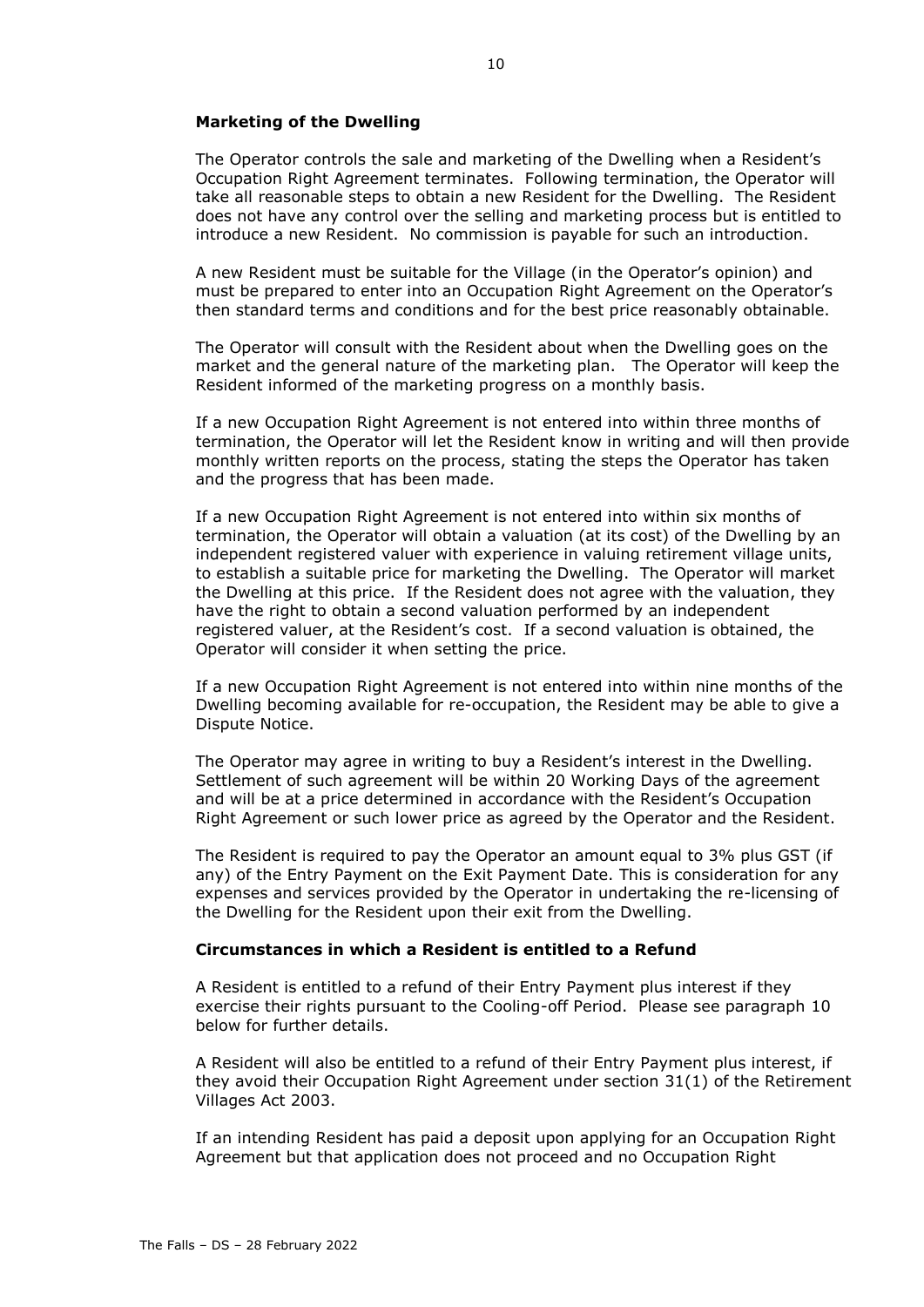Agreement has been entered into, the Resident is entitled to a refund of that deposit but is not entitled to any interest earned on that deposit.

# **3. MANAGEMENT ARRANGEMENTS FOR THE VILLAGE**

#### **Details of Manager**

The Operator has not appointed a separate company or other entity as Manager of the Village and is responsible for the operation and management of the Village itself.

# **Key Management Personnel at the Village and Availability**

Marie Annandale is the Manager and Sales Manager of the Village

Key management personnel are available during usual business hours.

# **Times when the Village Manager is at the Village and can be Contacted and Contact Details**

The Village Manager will be at the Village during usual business hours. The Village Manager will appoint a substitute for any period which the Village Manager is away from the Village during usual business hours.

The Village Manager can be contacted at the Village office during usual business hours. (See page 1 for contact details).

# **Experience and Core Duties of the Manager and the Village Manager**

The Operator is ultimately wholly owned by BeGroup Investments LP which operates one other retirement in Auckland. The managing director of BeGroup is Guy Eady, who has over 25 years' experience in managing and operating aged care facilities and retirement villages in New Zealand.

The Village Manager is an employee of the Operator and has held this role at the Village since August 2019, prior to this she held the role of Village Administration Manager at the Village. The core duties of the Village Manager are to administer the day to day affairs of the Village, to arrange the provision of services, staff supervision and property management.

# **Legal Relationship Between Manager and Operator**

The Operator is the Manager of the Village and employs the Village Manager. The Operator will consult Residents if it wishes to appoint another company or entity as Manager of the Village but will not consult with Residents if it employs a person in the role of Village Manager.

# **Residents' Committee**

A Residents' committee of eight persons is established at the Village. Seven members are elected by Residents and one member is appointed by the Operator. The person appointed by the Operator has no voting rights. The Operator is not bound to incur any expenditure by any decision of the Residents' committee. Subject to the Operator's need to operate the Village without undue interference and to provide services for the benefit of all Residents, the committee enables Residents to express their views collectively to the Operator.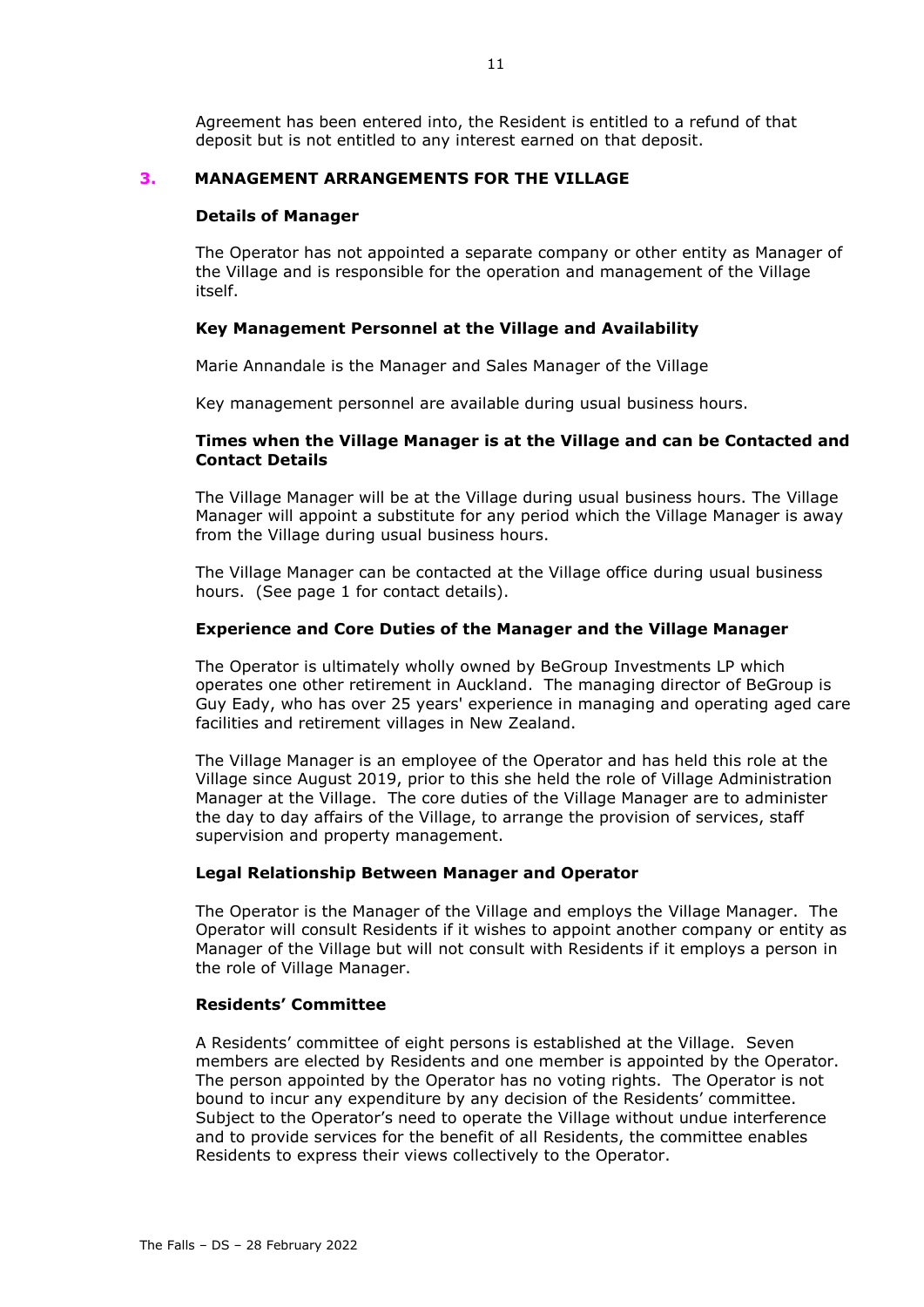# <span id="page-13-0"></span>**4. STATUTORY SUPERVISOR**

Under the Retirement Villages Act 2003, the Operator of a retirement village must appoint a statutory supervisor for the village unless the Registrar of Retirement Villages grants the Operator an exemption.

The core duties of a statutory supervisor are to:

- provide a stakeholder facility for intending Residents and Residents who pay deposits or progress payments in respect of occupation right agreements or uncompleted Dwellings or facilities at the retirement village; and
- monitor the financial position of the retirement village; and
- report annually to the Registrar and Residents on the performance of its duties and the exercise of its powers; and
- perform any other duties that are imposed by the Act or any other Act, any regulations made under the Act, and any documents of appointment.

#### **Details of Statutory Supervisor**

Covenant Trustee Services Limited

191 Queen Street Auckland PO Box 4243 Shortland Street Auckland 1140

Phone: 09 302 0638<br>
Fmail: team@covena team@covenant.co.nz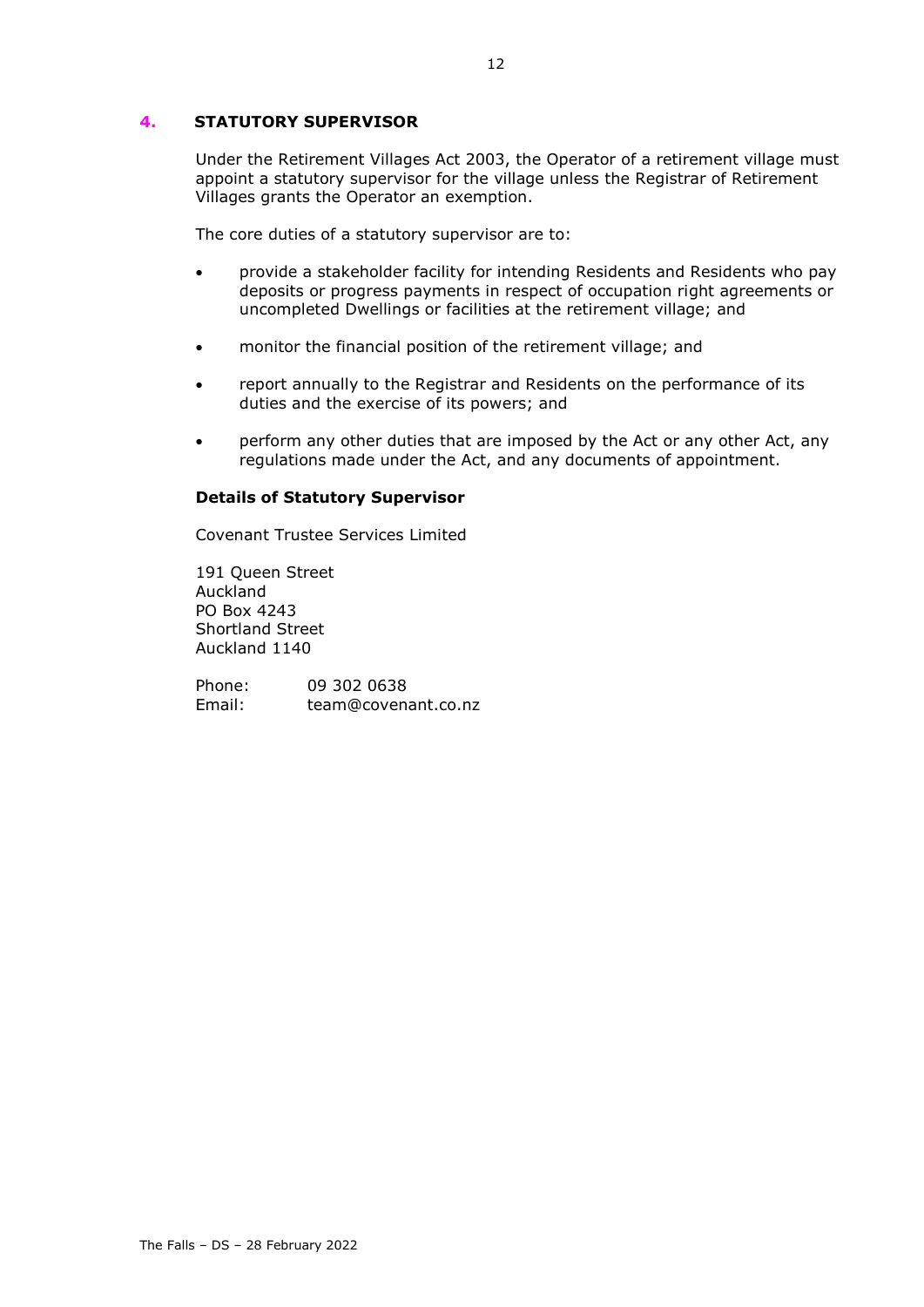# **STATE OF VILLAGE, SERVICES, CHARGES AND ACCOUNTS**

#### **5. STATE OF THE VILLAGE**

#### **Details of Village**

The Village was opened in 1996. Dwellings were constructed from 1996 to 2008, with the Community Centre being completed in 1996, the Palms Apartments being completed in 2005 and the Boundary Apartments being completed in 2008. The Village is predominantly of a brick and weatherboard construction. The Village and its facilities, paths, driveways, roads, grounds, street lighting and security features (the external boundary fence and security entry gates) are in a good condition and standard of maintenance.

#### **Completion of Village**

As at the date of this Disclosure Statement, the Village is not fully complete. The estimated completion date is 2030.

A resource consent has been issued for 6 apartments which will be built above the Community Centre. An adjacent property known as 90 Boundary Road is owned by an entity related to the Operator. This entity has obtained resource consent and is investigating the feasibility of constructing a care facility on this site together with 6 residential units. If this project proceeds the units are intended to form part of the Village.

The effect of the further development on existing Residents may be that some inconvenience, traffic and noise is associated with construction. However the Operator intends to minimise any adverse effect on existing Residents. The development will not have any effect on the periodic charges payable by existing Residents, other than increases as described in paragraph [7.](#page-17-0)

#### **Dwellings at the Village**

As at the date of this Disclosure Statement, there are 153 completed Dwellings, being 121 Units and 32 Apartments. There are currently 2 unoccupied Apartments and 1 unoccupied Unit. There are also 7 independent garages at the Village. These are available to Residents on request to the Operator and subject to availability as part of their Occupation Right Agreement. Priority will be given to Residents of Palms Apartments.

# **Disposals in the last 12 Months**

See Schedule Two for details.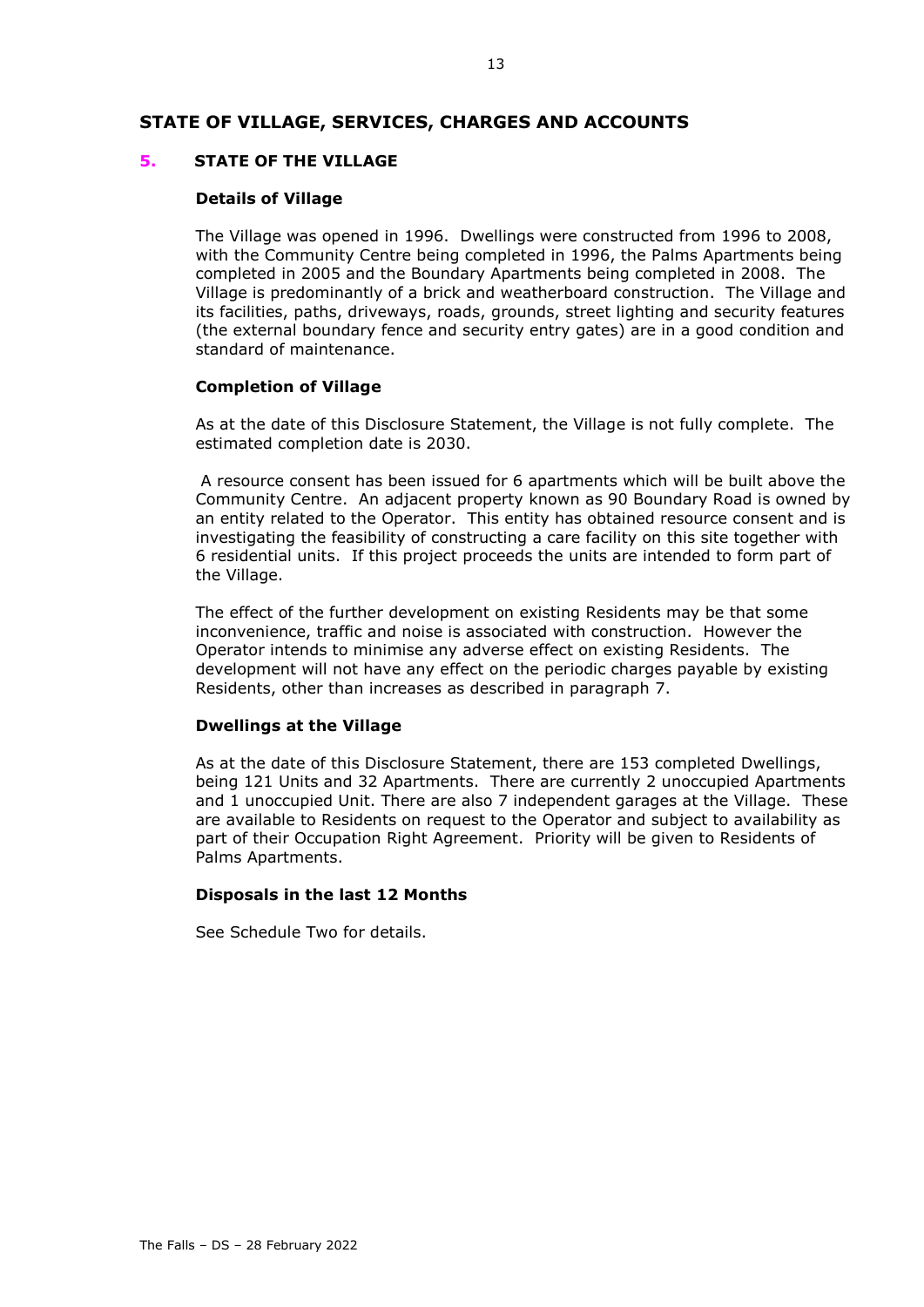# **6. SERVICES AND FACILITIES AT THE VILLAGE**

# **Services Offered at the Village**

The following services are offered at the Village:

| <b>Service</b>                                            | Details, including frequency and charges                                                                                                                                                                                                                                                                                           |
|-----------------------------------------------------------|------------------------------------------------------------------------------------------------------------------------------------------------------------------------------------------------------------------------------------------------------------------------------------------------------------------------------------|
| Gardening                                                 | Gardening of the common areas of the Village is<br>carried out by the Operator continuously<br>throughout the year. The costs of this service are<br>included in the Village Fee.                                                                                                                                                  |
| Lawn mowing                                               | Lawn mowing and edges of the common areas of<br>the Village is carried out by the Operator as<br>required. The costs of this service are included in<br>the Village Fee.                                                                                                                                                           |
| Repair and<br>maintenance                                 | Repairs and maintenance of the common areas of<br>the Village and the Dwellings is carried out by the<br>Operator as required and as set out in the long<br>term maintenance plan. Some of the costs of this<br>service are included in the Village Fee. Some<br>costs are invoiced to residents as set out in<br>section 8 below. |
| Provision of meals                                        | Meals are available for purchase by a Resident on<br>a weekly basis when the restaurant operates at<br>the Village Restaurant/Café. If the Resident uses<br>this service they pay the caterer directly.                                                                                                                            |
| Shops and other<br>services for the<br>provision of goods | There is a Village shop from which Residents can<br>purchase goods including a wide range of frozen<br>meals.                                                                                                                                                                                                                      |
| Hairdressing and<br>other personal care<br>services       | A hairdresser visits the Village on a weekly basis.<br>If a Resident uses this service they pay the<br>hairdresser directly.                                                                                                                                                                                                       |
| Transport services                                        | The Operator provides transport services for<br>group outings and individual medical trips. In<br>some cases a fee will apply.                                                                                                                                                                                                     |
| Recreation and<br>entertainment<br>services               | The Village Manager and the Residents' committee<br>arrange recreational and entertainment services.<br>Some services may be free but a fee may be<br>payable for other services as and when the service<br>is used.                                                                                                               |
| <b>Security Services</b>                                  | An emergency call system is available in all<br>Dwellings. This is monitored 24 hours a day. Any<br>calls resulting in external providers providing non-<br>emergency services will be paid directly by the<br>Resident.                                                                                                           |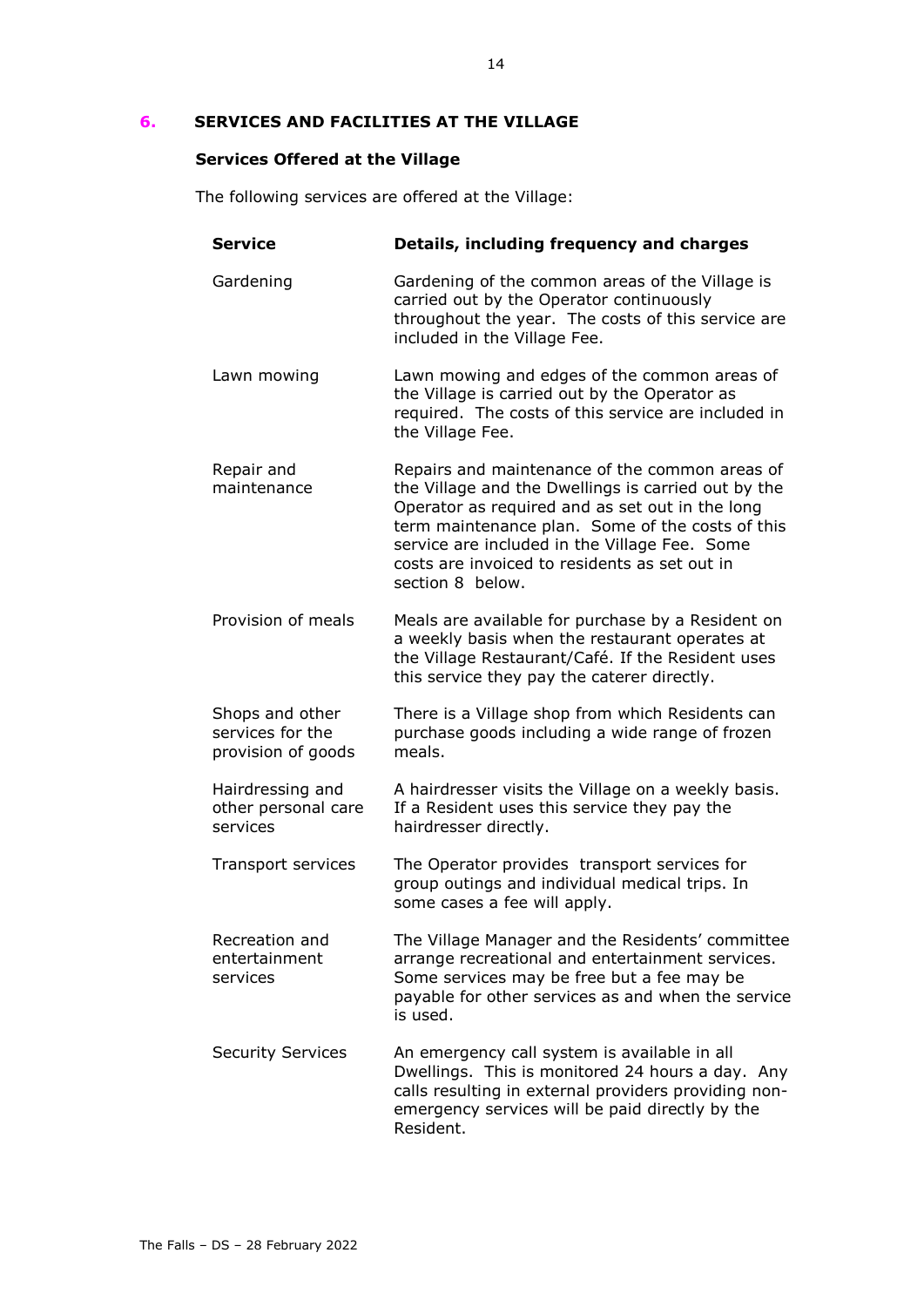| <b>Service</b> | Details, including frequency and charges                                                                                        |
|----------------|---------------------------------------------------------------------------------------------------------------------------------|
| Podiatry       | A podiatrist is currently available twice a month on<br>a user pays basis.                                                      |
| Drycleaning    | Drycleaning can be dropped at reception is<br>collected up to 3 times a week. This service is<br>provided on a user pays basis. |

The services are for the shared use of the residents only, and the availability may change from time to time.

# **Services Not Offered at the Village**

The following services are not offered at the Village: laundry services and nursing and medical services.

# **Facilities Offered at the Village**

The following facilities are offered at the Village:

| <b>Facilities</b>             | Details, including limits on availability and<br>charges                                                                                                    |
|-------------------------------|-------------------------------------------------------------------------------------------------------------------------------------------------------------|
| Dining Facilities             | A restaurant / café is located in the Community<br>Centre. Open to provide meals twice weekly on<br>Tuesdays and Fridays on a user pays basis.              |
| Lounge or television<br>room  | Located in the Community Centre and available as<br>required.                                                                                               |
| Gymnasium                     | Located in the Community Centre and available as<br>required.                                                                                               |
| Spa pool and<br>swimming pool | Located in the Community Centre and available as<br>required.                                                                                               |
| <b>Indoor Bowls</b>           | Available as required without additional charge.<br>This consists of two raised mats and two floor<br>mats for indoor bowls.                                |
| Library                       | Located in the Community Centre and available as<br>required.                                                                                               |
| Workshop                      | A woodworking and engineering workshop is<br>available to all Residents on completion of<br>appropriate induction by the Tool Shed organising<br>committee. |
| <b>Billiard table</b>         | Located in the Community Centre and available as<br>required.                                                                                               |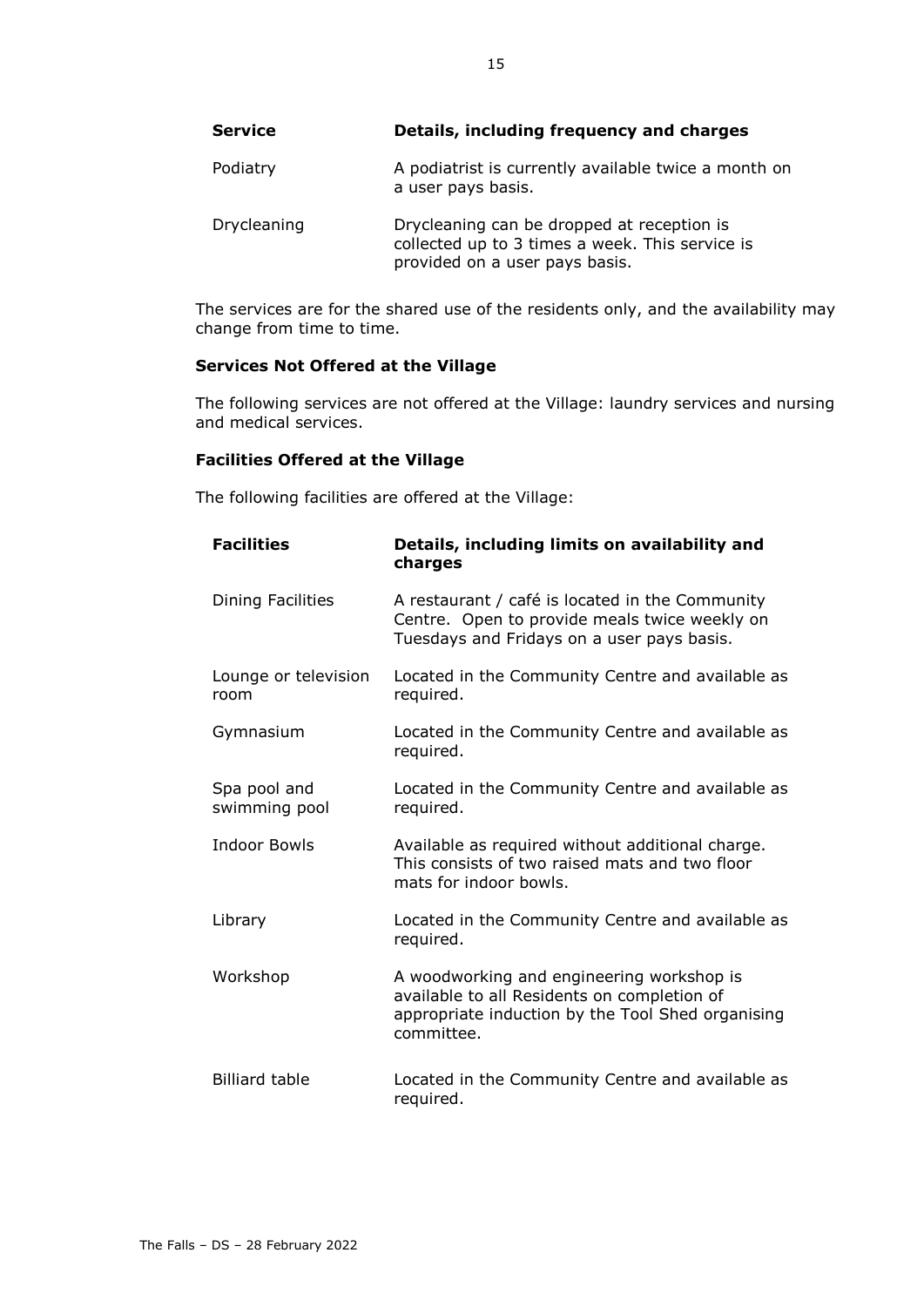| <b>Facilities</b>                       | Details, including limits on availability and<br>charges                                                                                                                                                                                   |
|-----------------------------------------|--------------------------------------------------------------------------------------------------------------------------------------------------------------------------------------------------------------------------------------------|
| Village bar                             | Located in the Community Centre and available to<br>all Residents for Tuesday and Friday happy hours<br>when the restaurant is open. Available at other<br>times by negotiation with the Residents<br>Committee. Run on a user pays basis. |
| Movie theatre, DVD<br>and video library | Located in the Community Centre and available as<br>required.                                                                                                                                                                              |
| <b>BBQ</b>                              | Located outside the Community Centre and<br>available as required.                                                                                                                                                                         |
| Craft Room                              | Located adjacent to the Community Centre and<br>available to Residents as required                                                                                                                                                         |
| Table tennis                            | Located in the Community Centre is available<br>when the Centre is open.                                                                                                                                                                   |
| Petanque Court                          | Located outside the tool shed.                                                                                                                                                                                                             |

The cost of providing these facilities is included in the Village Fee (unless otherwise specified above). The facilities are for the shared use of the residents only, and the availability may change from time to time.

# **Facilities Not Offered at the Village**

The following facilities are not offered at the Village: health clinic, external bowling green, laundry, tennis court and campervan parking.

# **Planned Services and Facilities**

The Operator does not plan to make any further services or facilities available.

# <span id="page-17-0"></span>**7. CHARGES**

# **Entry Payment**

To secure an interest in a Dwelling, the Resident must pay the Operator an Entry Payment which is shown in the Schedule attached to this Disclosure Statement. A deposit is payable when a Resident applies for the Dwelling with the balance of the Entry Payment payable on settlement of the Occupation Right Agreement. The amount of the deposit is agreed between the Operator and the Resident on application.

The Entry Payment depends on the Dwelling the Resident is interested in and is set by the Operator and reflects the market price of an Occupation Right Agreement for that Dwelling (in the Operator's opinion).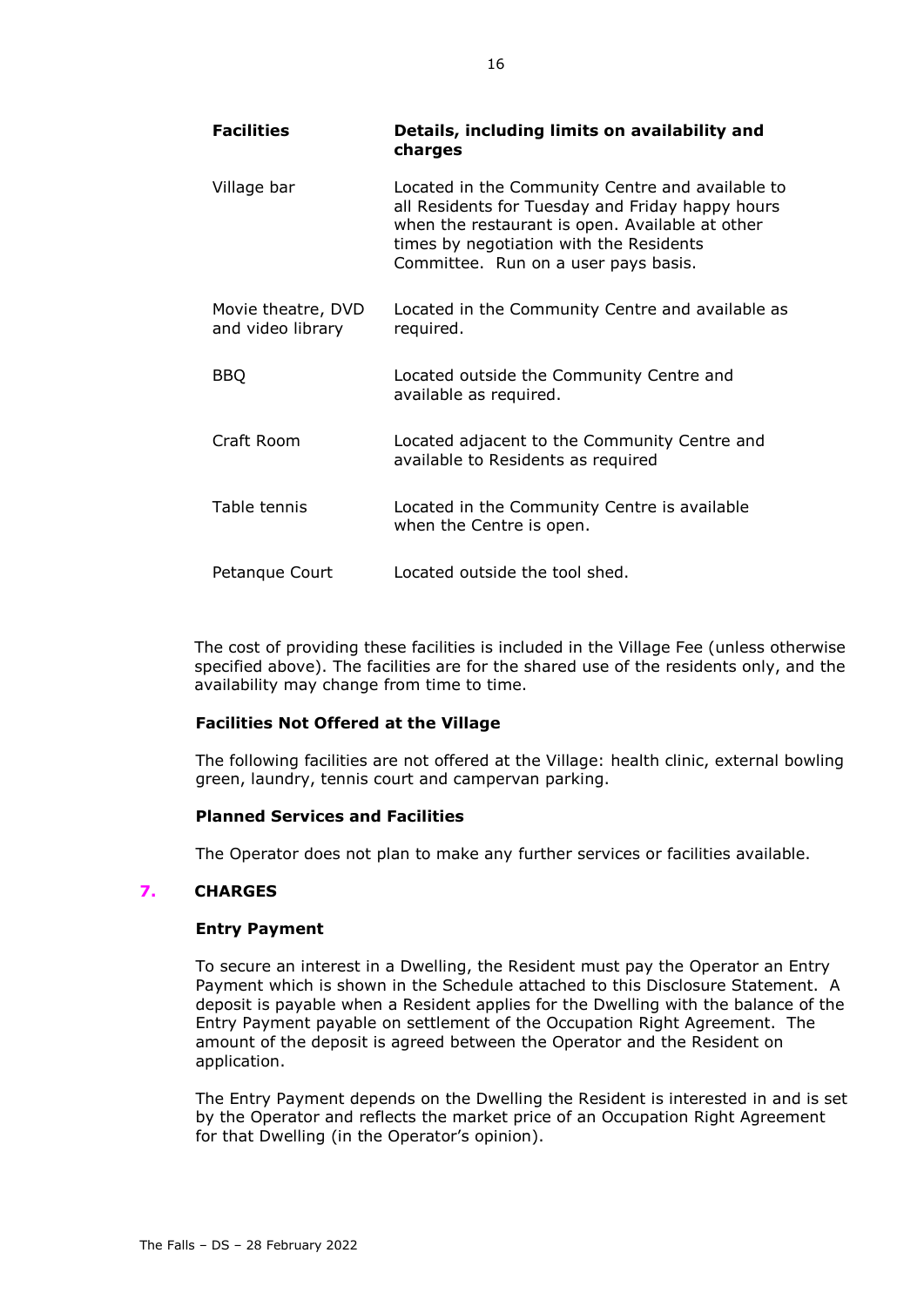The Entry Payment is refundable if the Resident exercises their rights under the Cooling-off Period (see paragraph [10](#page-23-0) below for further details), or if the Resident avoids the Occupation Right Agreement (see paragraph [2](#page-9-0) above).

#### **Exit Payment**

After the Occupation Right Agreement is terminated, the Operator pays to the Resident an Exit Payment, which is an amount equal to the Entry Payment. At the same time the Resident will pay the Operator a Deferred Management Fee, determined as set out below:

#### **Deductions from Exit Payment**

The Operator will be entitled to make the following deductions from the Exit Payment:

(a) The Deferred Management Fee, which the Resident must pay to the Operator, up to a maximum amount equal to 30% of the Entry Payment.

The Deferred Management Fee is calculated on a daily basis at a rate equal to 10% of the Entry Payment per year.

Calculation of the Deferred Management Fee stops on the earlier of:

- the expiry of three years from the Commencement Date; or
- The date on which the Resident has terminated their Occupation Right Agreement, vacated the Dwelling and removed all of their possessions.

The Deferred Management Fee is set by the Operator when the Resident applies for an Occupation Right Agreement is consideration for the right to occupy the Dwelling for the entire period of the Licence.

While the Deferred Management Fee is calculated over an agreed period, the Deferred Management Fee is consideration for providing you with accommodation over the entire period of the Licence.

The Deferred Management Fee is payable on the Exit Payment Date and cannot be demanded or invoiced before then.

- (b) Any capital loss upon disposal of the Dwelling. See paragraph [12](#page-23-1) below for details of how this is calculated;
- (c) Any costs of reinstating or repairing any damage over and above fair wear and tear if the Resident causes it or allows it to be caused to the Dwelling. These costs are set by the Operator in its sole discretion upon inspection of the Dwelling when the Resident leaves it;
- (d) The cost of removing any alterations or additions made to the Dwelling due to a disability of the Resident;
- (e) An administration fee equal to 3% plus GST (if any) of the Entry Payment.

The administration fee is consideration for any expenses and services provided by the Operator in undertaking the re-licensing of the Dwelling for the Resident upon their exit from the Dwelling.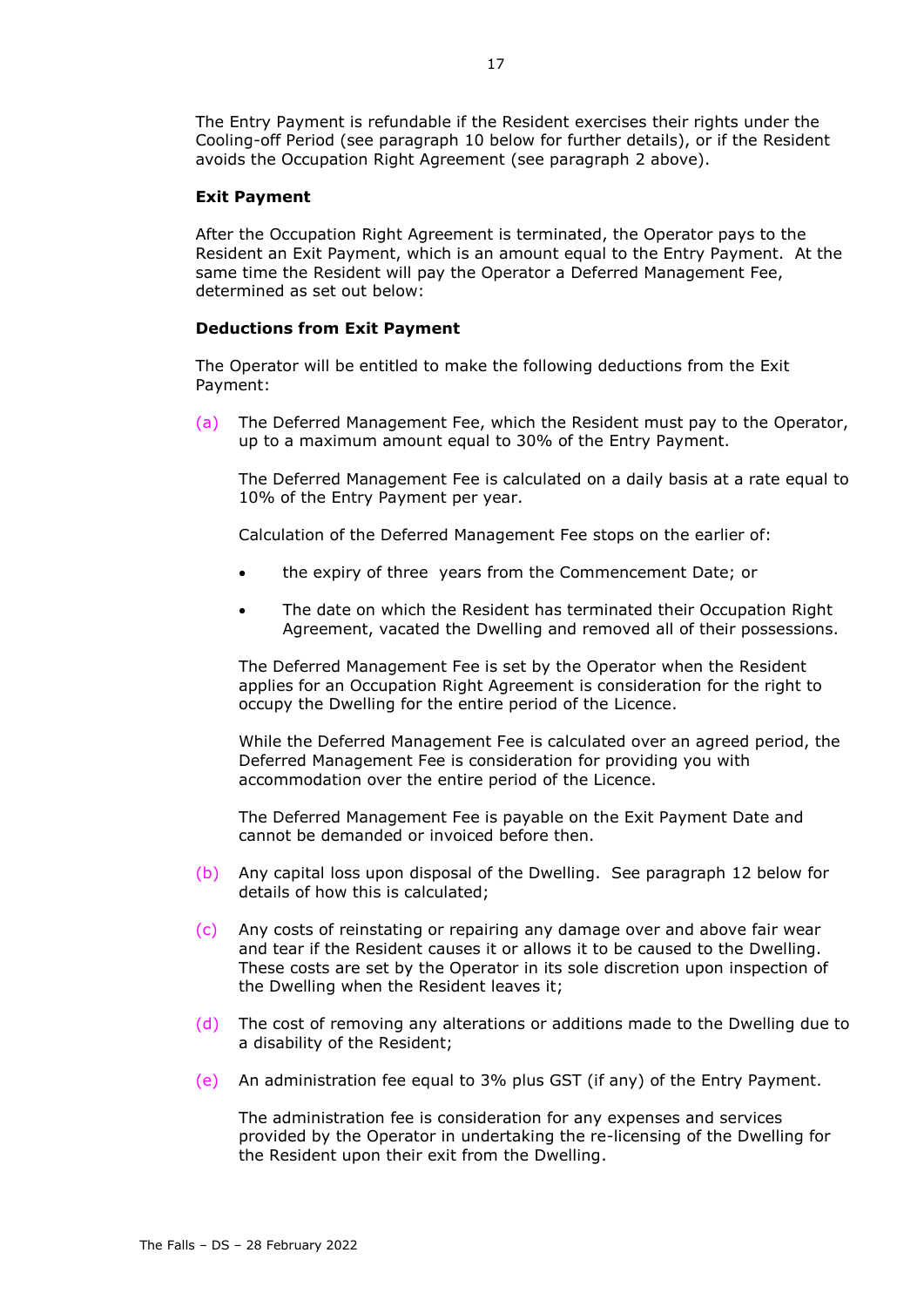The administration fee is payable on the Exit Payment Date and cannot be demanded or invoiced before then.

(f) The outstanding balance of any payments due to the Operator under the Occupation Right Agreement.

Where the Occupation Right Agreement is terminated upon damage or destruction of the Dwelling, the above payments will be adjusted as required in accordance with paragraph 14 below.

#### **Exit Payment Date**

The Operator is obliged to pay the Resident the Exit Payment minus the deductions listed above not later than five Working Days after the Operator receives full settlement of a new Resident's Entry Payment for the Dwelling.

However, in some circumstances the payment will be made on a different date, as set out in the Occupation Right Agreement.

#### **Interest on Exit Payment**

If a new Resident has not entered into an Occupation Right Agreement for the Dwelling within 9 months of the Termination Date then the Resident will be entitled to receive interest at the ASB Bank 30 day term deposit rate on the Exit Payment (less the deductions listed at [7\)](#page-17-0). Such interest will be paid to the Resident monthly.

#### **Transfer Payments**

The Operator will consider a request of a Resident to transfer to another Dwelling within the Village. We will endeavour to accommodate your requirement and any transfer will be subject to:

- (a) The approval of the Operator (in its sole discretion);
- (b) The availability of another Dwelling;
- (c) The Operator being satisfied that the alternate Dwelling will be suitable for the Resident; and
- (d) The terms and conditions set out below.

Any transfer to a new Dwelling will be subject to the following terms and conditions:

- (a) At the Operator's option, a new Resident entering an Occupation Right Agreement in respect of the first Dwelling and making full payment for that Occupation Right Agreement to the Operator;
- (b) Receipt by the Operator of an acknowledgement of termination of the Occupation Right Agreement signed by the exiting Resident;
- (c) On termination of the Occupation Right Agreement the Resident will receive the Exit Payment less the amounts set out in section 7, to be applied towards the Entry Payment for the new Dwelling;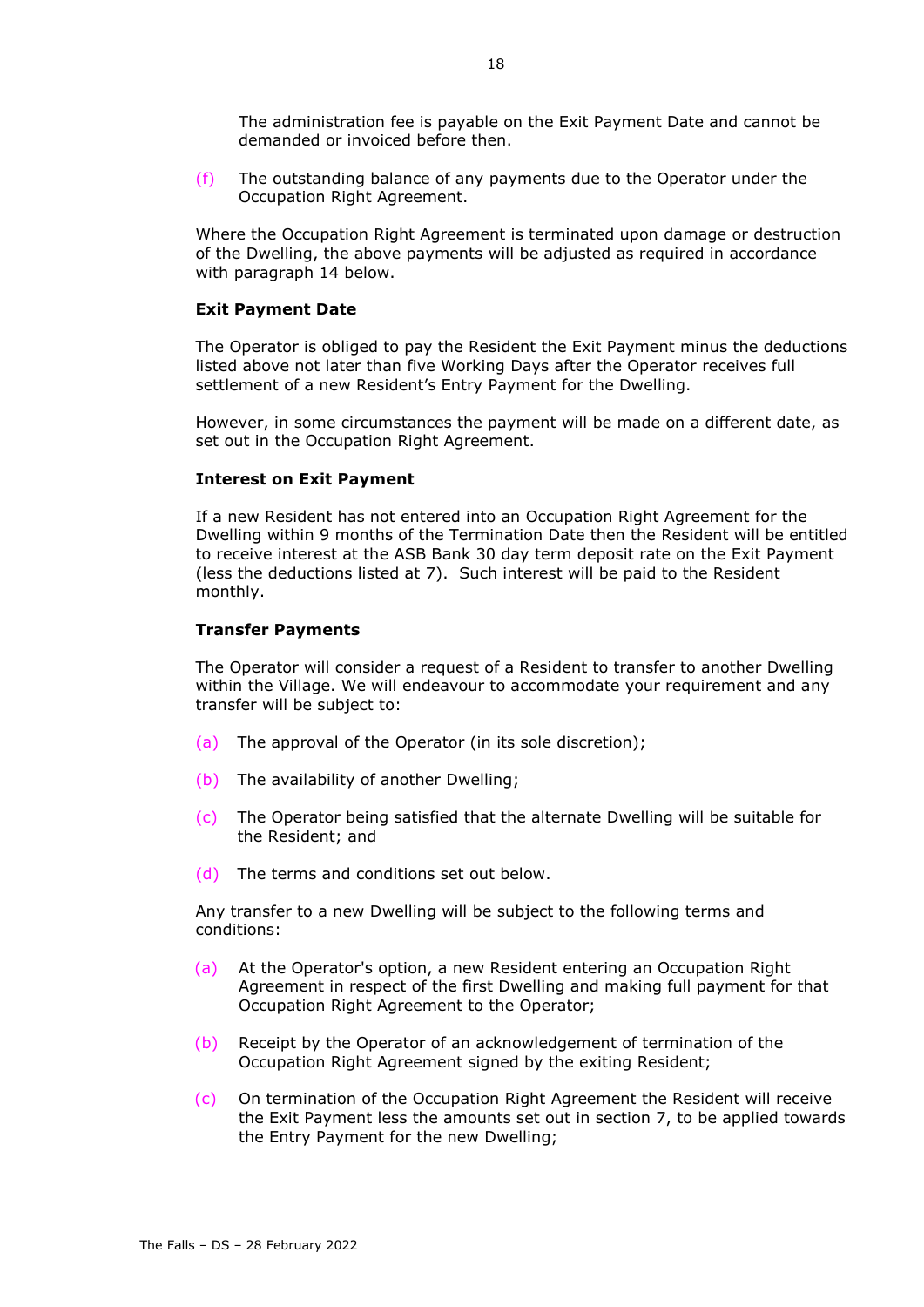- (d) The Resident signing an Occupation Right Agreement for the new Dwelling on the Operator's then standard terms and conditions; and
- (e) Payment by the Resident of an Entry Payment for the new Dwelling. If this is higher than the net amount payable to the Resident under clauses (c) and (d), the resident must pay the Operator the difference upon transfer.
- (f) The Resident will be required to pay a transfer fee being an amount equal to 15% of the Entry Payment for the new Dwelling or such lesser sum as the Operator may determine in its sole discretion.

The Resident will only be required to pay one Deferred Management Fee in respect of both the first Dwelling and the new Dwelling. The Deferred Management Fee for the new Dwelling will be calculated at the usual rate for the highest Entry Payment of the two Dwellings. The amount of the Deferred Management Fee paid for the first Dwelling will be credited against the Deferred Management Fee for the new Dwelling. The calculation of any additional portion of the Deferred Management Fee for the new Dwelling is at the Operator's discretion.

A Resident will be responsible for all costs associated with physically moving to a new Dwelling and payment of his or her legal costs associated with the transfer. A resident will also be responsible for the Operator's legal and administrative costs associated with transfer.

#### **Periodic Charges**

When a Resident enters into an Occupation Right Agreement for a Dwelling, they are liable to pay the periodic charges detailed below. Specific amounts of these charges (where applicable to a particular Resident in relation to the Dwelling they are interested in) are shown in the Schedule attached to this Disclosure Statement, as at the date shown in that Schedule.

#### *Village Fee*

The Village covers the cost of a proportion of the Village Outgoings that the Operator incurs in the operation of the Village. The Resident's Occupation Right Agreement sets out details of those Village Outgoings.

The Operator may change the Village Fee at any time to cover any increased costs of the Village Outgoings. Any change in the Village Fee will only take effect no earlier than one month after the Operator has given the Resident notice of the change.

The Village Fee will not include any outgoings of the Village payable by the Operator for any part of the Village which is under construction or any construction works.

The Village Fee is payable from the Commencement Date until the later of the Termination Date or the Resident vacating the Dwelling and removing all of their possessions.

The Operator retains the Village Fees it receives to cover the costs of the Village Outgoings.

# *Additional Services Costs*

If a Resident requests the Operator to provide any additional services not included in the Village Fee, the Resident will pay the actual cost of providing such service.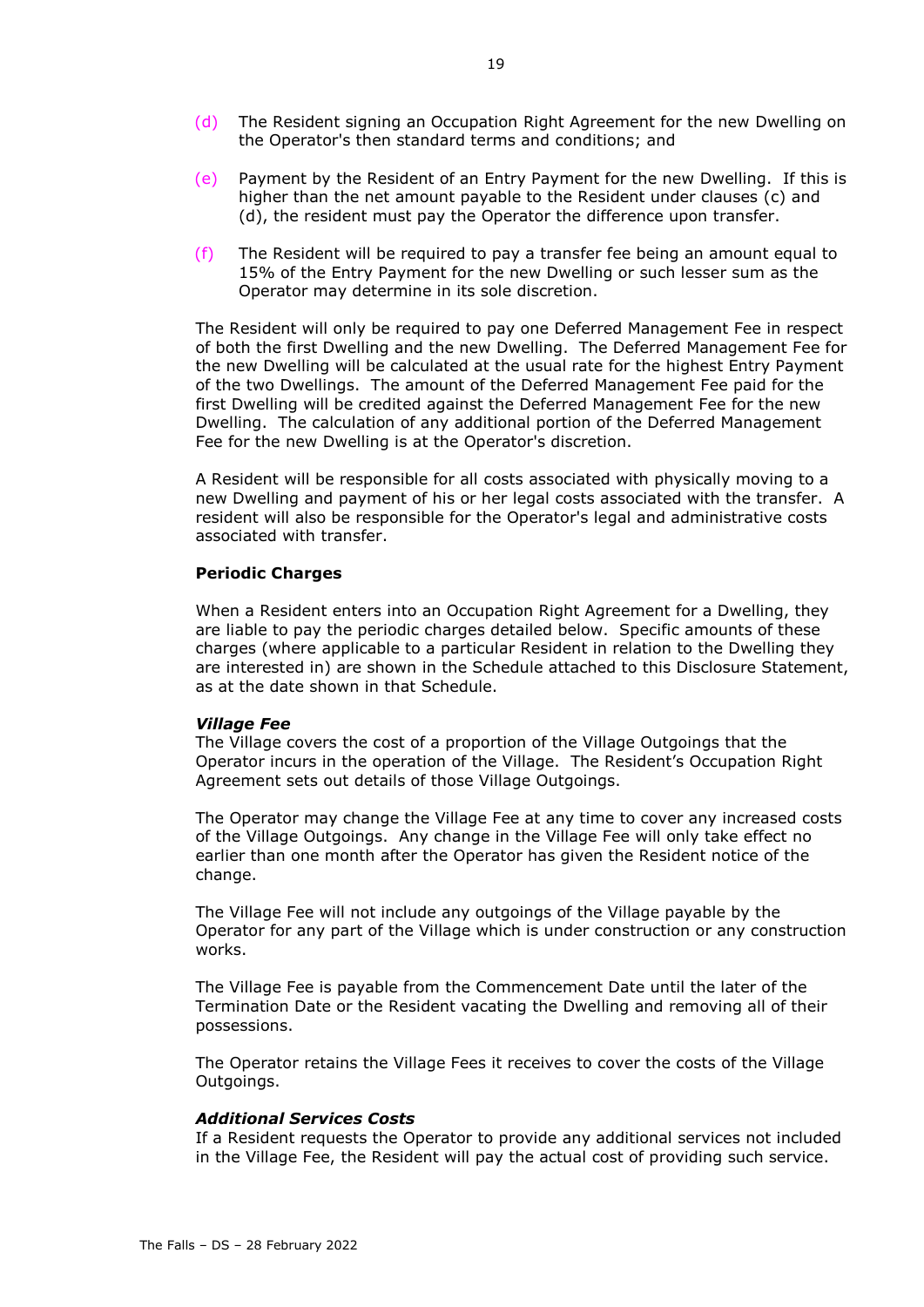The Operator will invoice such costs to the Resident at the end of the month and they are payable no later than the 20<sup>th</sup> of the following month.

#### *Other Costs*

A Resident is liable to pay their utility costs relating to the Dwelling including (if separately charged) electricity, gas, telephone connection, rental and tolls, television subscription and connection fees and all other systems and services connected to the Dwelling directly to the provider. If any periodic charge is not paid on the due date, the Operator is entitled to charge default interest on the outstanding amount at the overdraft rate charged by the Operator's bankers plus an additional 2% per annum, until the amount is paid in full.

As at the date of this disclosure statement, the Operator does not anticipate introducing:

- (a) any new periodic charges; or
- (b) changing the existing periodic charges,

except as discussed above.

In some circumstances a Resident may be liable to pay the Operator's insurance excess as detailed in paragraph [14](#page-24-0) below.

# **Amounts Payable for Maintenance, Rates and Insurance**

Amounts payable for maintenance, rates and insurance are included in the Village Fee detailed above. Details of these payments are available on request.

#### **Maintenance or Sinking Fund**

There is no maintenance or sinking fund at the Village.

#### <span id="page-21-0"></span>**8. MAINTENANCE AND REFURBISHMENT**

#### **Operator's Maintenance Responsibilities**

The Operator is responsible for maintaining the exterior of the Dwelling and common areas and buildings of the Village and keeping them in good order and condition.

Upon written notice of any damage, defect or want of repair of the exterior of the Dwelling the Operator will within a reasonable time take reasonable steps to repair and make good such damage.

The Operator will supply and maintain connections for electricity, telephone and water to the Dwelling and will make and adhere to a long term plan for the maintenance and refurbishment of the Village.

The Operator endeavours to ensure that the Village meets Residents' current needs by maintaining the Village in good order and condition. The Operator cannot ensure that the Village meets Residents' changing needs.

The Village (including the Dwellings, facilities, grounds and common areas) meets the requirements of the national standards identified in NZS 4121:2001 (Design for Access and Mobility: Buildings and Associated Facilities).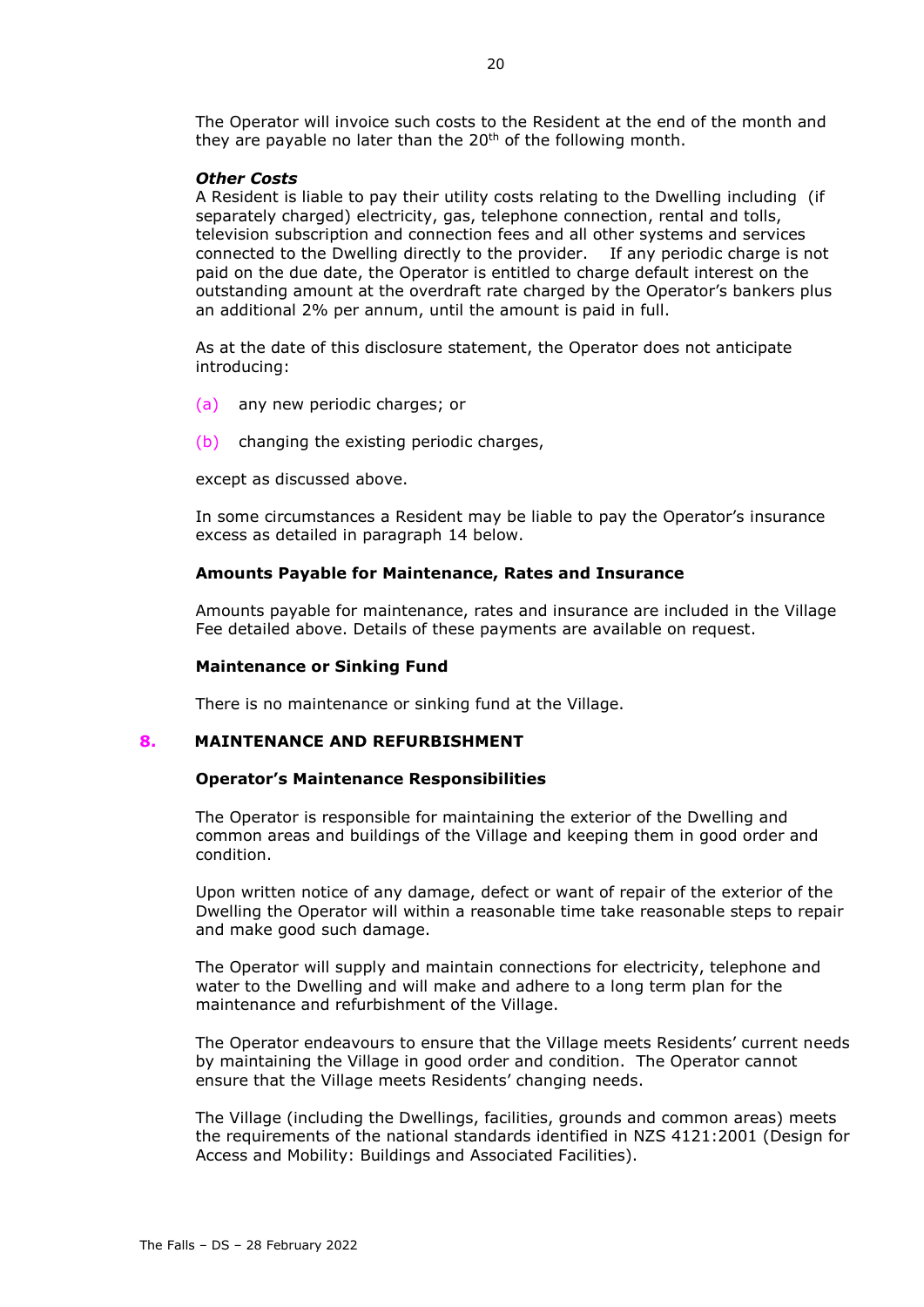# **Resident's Maintenance Responsibilities**

The Resident is responsible for keeping and maintaining the interior of the Dwelling and the Operator's Chattels in a proper, tidy, clean and sanitary condition and working order.

The Resident is responsible for the cost of keeping the interior of the Dwelling and the Operator's Chattels, in a proper, tidy, clean and sanitary condition and (where appropriate) working order.

The Resident is responsible for replacing (at their cost with equivalent items) all mirrors, lightshades, light bulbs, power elements, plumbing fittings, window security stays and electrical fittings in the Dwelling as when they wear out or are broken or become unserviceable.

The Resident is also responsible for paying the following Operator's costs, upon invoice:

- (a) Costs of remedying any breach by the Resident of their maintenance responsibilities; and
- (b) Costs of repairing any damage to the Dwelling or the Operator's Chattels caused by the Resident or their guests unless an insurance policy of the Operator will cover the cost; and
- (c) Costs of any repairs, maintenance or replacements to the interior of the Dwelling or the Operator's Chattels.

# **9. FINANCIAL ACCOUNTS**

# **Accounts Required by Legislation**

The Retirement Villages Act requires the Operator to prepare and register audited financial statements of the Operator, but not of the Village. These financial statements are prepared by the Operator and audited by Ernst and Young.

# **Other Accounts**

The Statutory Supervisor does not require the Operator to prepare financial statements relating to the Village.

# **Availability of Accounts**

The Operator's audited financial statements are available by searching the Village's file on the Retirement Villages Register. This can be accessed on the Companies Office website at www.companiesoffice.govt.nz under "All Registers". The financial statements are an attachment to the annual return. They are also available to all Residents and intending Residents upon request made to the Operator or the Operator's staff or agents.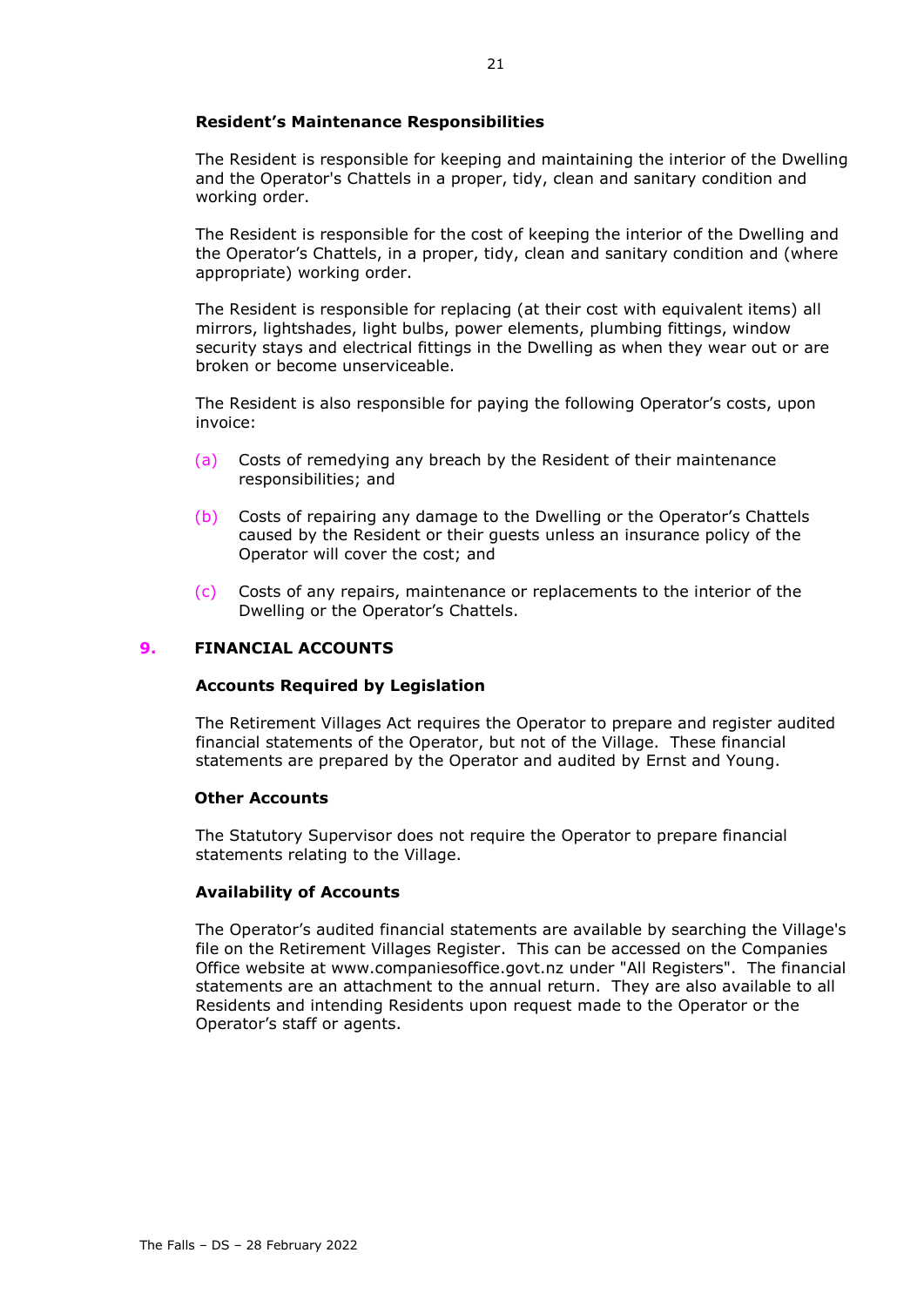# **OCCUPATION RIGHT AGREEMENTS, TERMINATIONS, DEDUCTIONS AND ESTIMATED FINANCIAL RETURNS**

# <span id="page-23-0"></span>**10. COOLING-OFF PERIOD AND CANCELLATION OF OCCUPATION RIGHT AGREEMENT**

#### **Section 28 of Retirement Villages Act 2003**

The full text of section 28 of the Retirement Villages Act 2003 is found on page [4](#page-5-0) of this Disclosure Statement.

# **Cancellation Provisions in Occupation Right Agreement**

The cancellation provisions in the Occupation Right Agreement offered to Residents for Dwellings in the Village are the same as those described in section 28(1) of the Retirement Villages Act 2003 and are not of the kind described in section 28(5) of the Retirement Villages Act 2003.

Accordingly, a Resident has fifteen working days from the date they sign the Occupation Right Agreement in which to give written notice to cancel the Occupation Right Agreement without giving a reason.

If the Dwelling is not complete, and is not completed to the point of practical completion within six months after the proposed date of completion of the Dwelling, the Resident may cancel the Occupation Right Agreement by written notice without giving a reason after the expiry of that six month period. The Resident will then be entitled to a full refund of any deposit together with interest.

# **11. VARYING OCCUPATION RIGHT AGREEMENT**

The Operator and the Resident may only vary the Occupation Right Agreement by mutual agreement.

# <span id="page-23-1"></span>**12. TERMINATION OF OCCUPATION RIGHT AGREEMENT**

#### **Effect of Termination on Persons Living in Dwelling with Resident**

Any persons living or staying with the Resident must vacate the Dwelling by the date of termination of the Occupation Right Agreement.

# **Charges Payable after Termination**

The Resident is liable to pay the Deferred Management Fee and other deductions after termination, as detailed in paragraph [7](#page-17-0) at the section headed "Deductions from Exit Payment" above.

The periodic charges that will continue to be payable after termination will be any Additional Services Costs (only if the Resident remains living in the Dwelling after termination) and the Village Fee. Each of these charges is further detailed in paragraph [7](#page-17-0) above.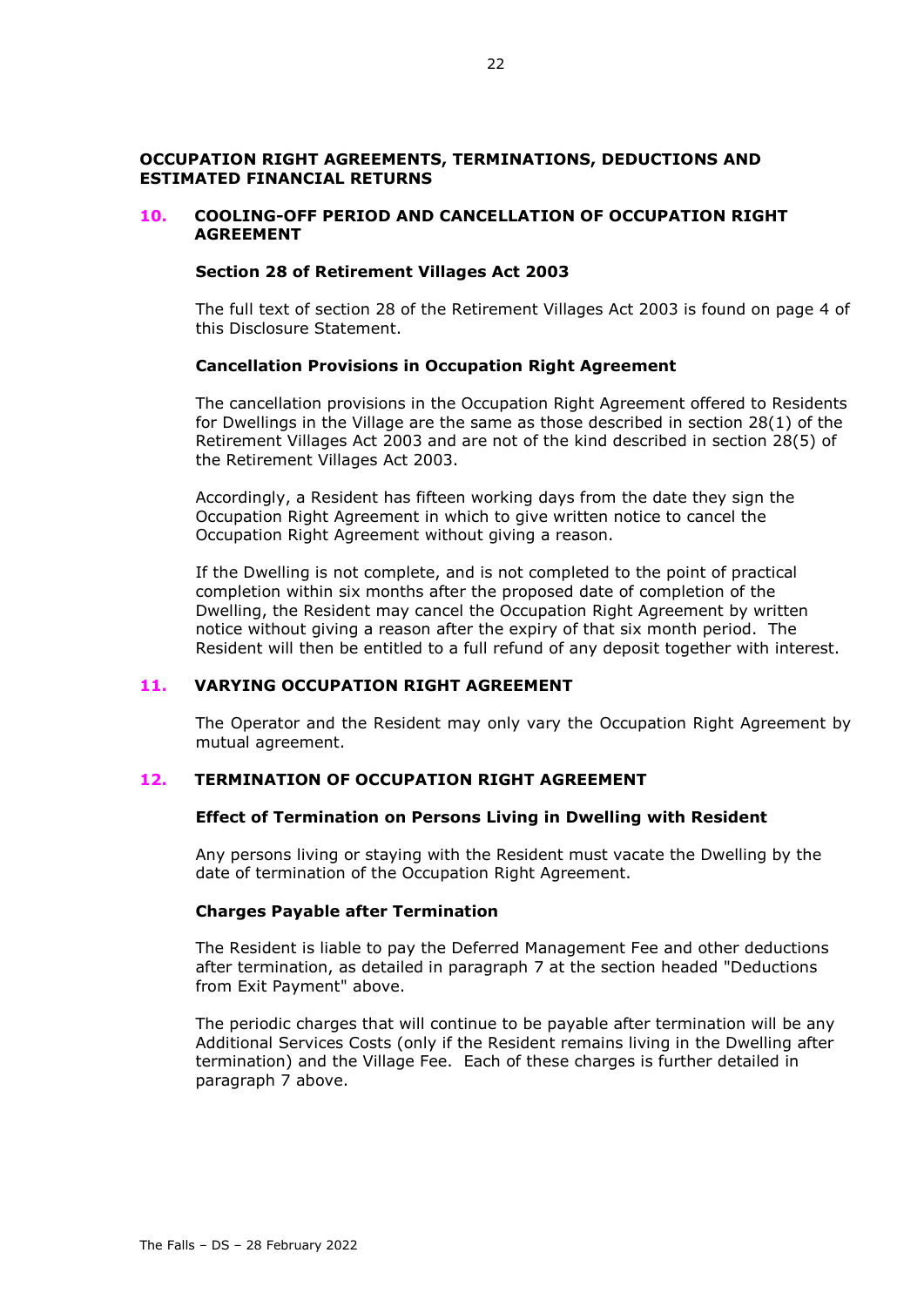# **Capital Gain and Capital Loss**

#### *Capital Gain*

A Resident is not entitled to any capital gain when a new Resident enters into an Occupation Right Agreement for the Dwelling.

#### *Capital Loss*

If the amount the Operator received from a new Resident for the Dwelling is less than the old Resident's Entry Payment, the old Resident will pay the Operator an amount equal to such difference. If the Exit Payment is due to be paid before a new Occupation Right Agreement has been entered into in respect of the Dwelling, the capital loss that would have been realised is assessed by an independent registered valuer.

# **13. ESTIMATED FINANCIAL RETURN ON DISPOSAL OF DWELLING**

The estimated financial return for a particular Resident in relation to the Dwelling they are interested in is set out in the Schedule attached to this Disclosure Statement.

# <span id="page-24-0"></span>**14. RESPONSIBILITIES FOR INSURANCE**

#### **Operator's Insurance Responsibilities**

The Operator is responsible for maintaining a comprehensive insurance policy for loss or damage or destruction caused by fire, accident or natural disaster for the Village (including the Dwellings), for its full replacement value. Such insurance must be to the Statutory Supervisor's satisfaction.

The Operator holds the following insurance policies:

- Comprehensive full replacement insurance in respect of all retirement village property, capital improvements and additional fittings provided by Residents up to the amount set out in the current insurance valuation of the property;
- Motor vehicle insurance at market value;
- Broadform (public liability) cover;
- Fines and defence legal costs;
- Employers' liability cover;
- Contract works cover on construction contracts.

All policies are subject to excesses.

#### **Resident's Insurance Responsibilities**

The Resident is strongly recommended to (but is not required to) insure their personal belongings for loss and damage under an appropriate policy. The Resident is required to insure any vehicle they keep at the Village under an appropriate policy. Regardless of whether the Resident holds such insurance, the Operator is not responsible for any loss or damage to the Resident's belongings or vehicle.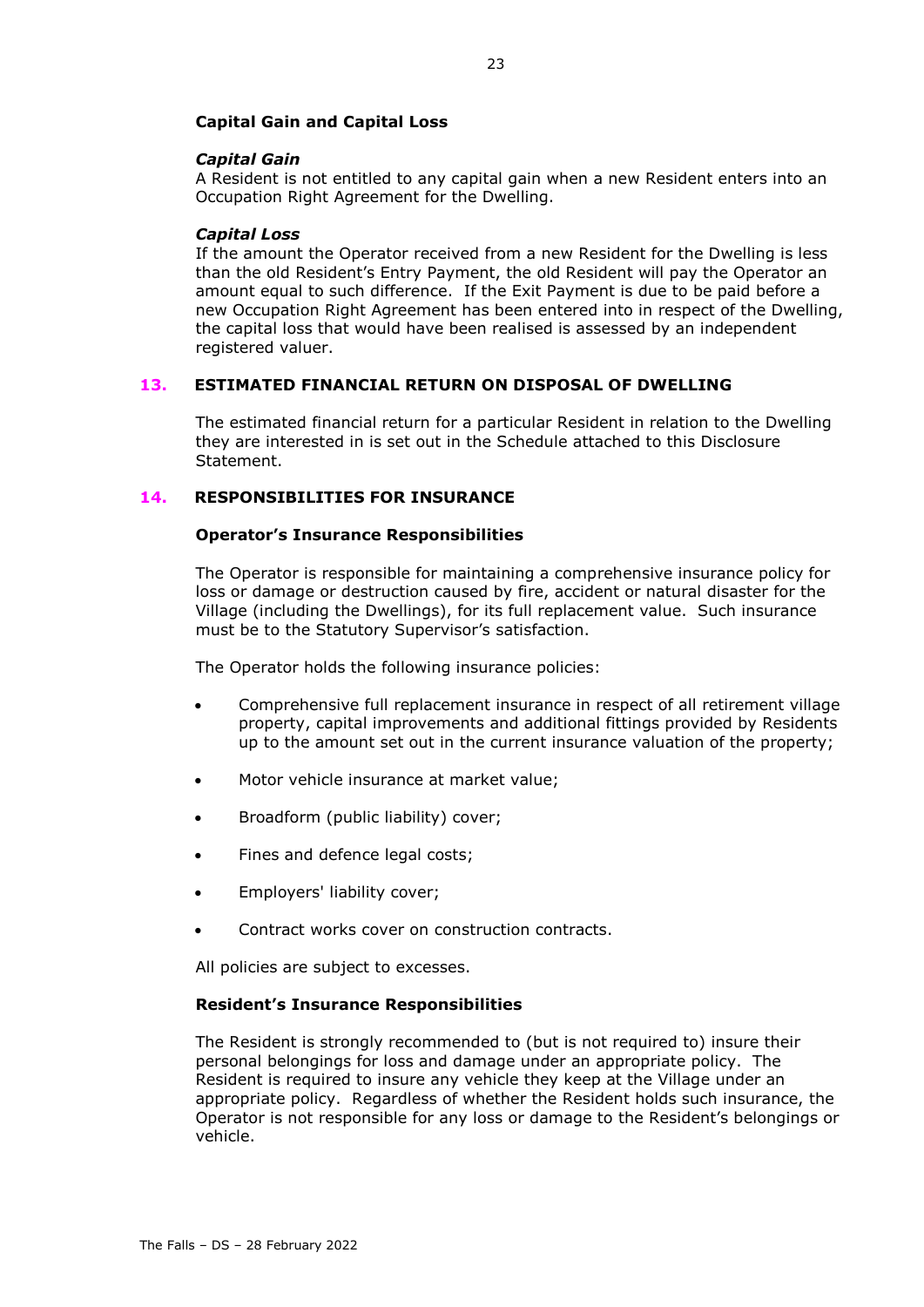If the Operator suffers any loss or damage as a result of the Resident's, or their visitors', carelessness or negligence, the Resident must upon demand:

- (a) reimburse the Operator for any insurance policy excess, where such loss or damage is covered by the Operator's insurance. As at the date of this Disclosure Statement the excess is between \$150 and \$500.
- (b) compensate and reimburse the Operator in full, where such loss or damage is not covered by the Operator's insurance.

#### **Damage or destruction of the Dwelling**

The following provisions apply if the Dwelling is damaged or destroyed by fire, accident, natural disaster or any other risks ("Damage Event").

- (a) If the Dwelling becomes uninhabitable following a Damage Event which is not as a result of any of the Resident's, or their visitors', acts or omissions, the calculation of the Deferred Management Fee will be suspended from the date of the Damage Event (unless the Operator is providing temporary accommodation to the Resident, in which case the accrual shall continue) until the Dwelling or its replacement is ready for occupation by the Resident following repair or replacement.
- (b) If the Dwelling becomes uninhabitable following a Damage Event which is not as a result of any of the Resident's, or their visitors', acts or omissions, the Village Fee will be suspended from the date of the Damage Event until the Dwelling or its replacement is ready for occupation by the Resident following repair or replacement. If the Operator is providing temporary accommodation to the Resident, the Resident will pay the actual cost of personal services and outgoings relating to that temporary accommodation.
- (c) If, following a Damage Event, the Operator decides it is not practicable to repair or replace the Dwelling the Occupation Right Agreement is automatically terminated (unless paragraph (d) below applies), and the Operator will pay the Resident the Exit Payment without deducting any Deferred Management Fee or administration fee, but the Operator will be entitled to deduct any amounts due to the Operator (see paragraph [7](#page-17-0) at the section headed "Deductions from Exit Payment" above ).
- (d) If, following a decision not to repair or replace the Dwelling as set out in paragraph (c) above, the Operator offers the Resident an option to transfer to another Dwelling (either pre-existing or yet to be constructed) in the Village or in another retirement village owned by the Operator which is in reasonable proximity to the Village and the Resident does not accept such offer, the usual Exit Payment provisions and deductions as set out in paragraph [7](#page-17-0) will apply. For the avoidance of doubt this means the Deferred Management Fee will be deducted.

# **15. MOVING INTO REST HOME OR HOSPITAL CARE FACILITIES IN VILLAGE**

There are no rest home or hospital facilities at the Village.

# **16. EFFECT OF MARRIAGE OR CIVIL UNION ON OCCUPATION RIGHT AGREEMENT**

The Occupation Right Agreement is a personal licence to the Resident to occupy the Dwelling. As such, if the Resident marries or enters into a civil union, there is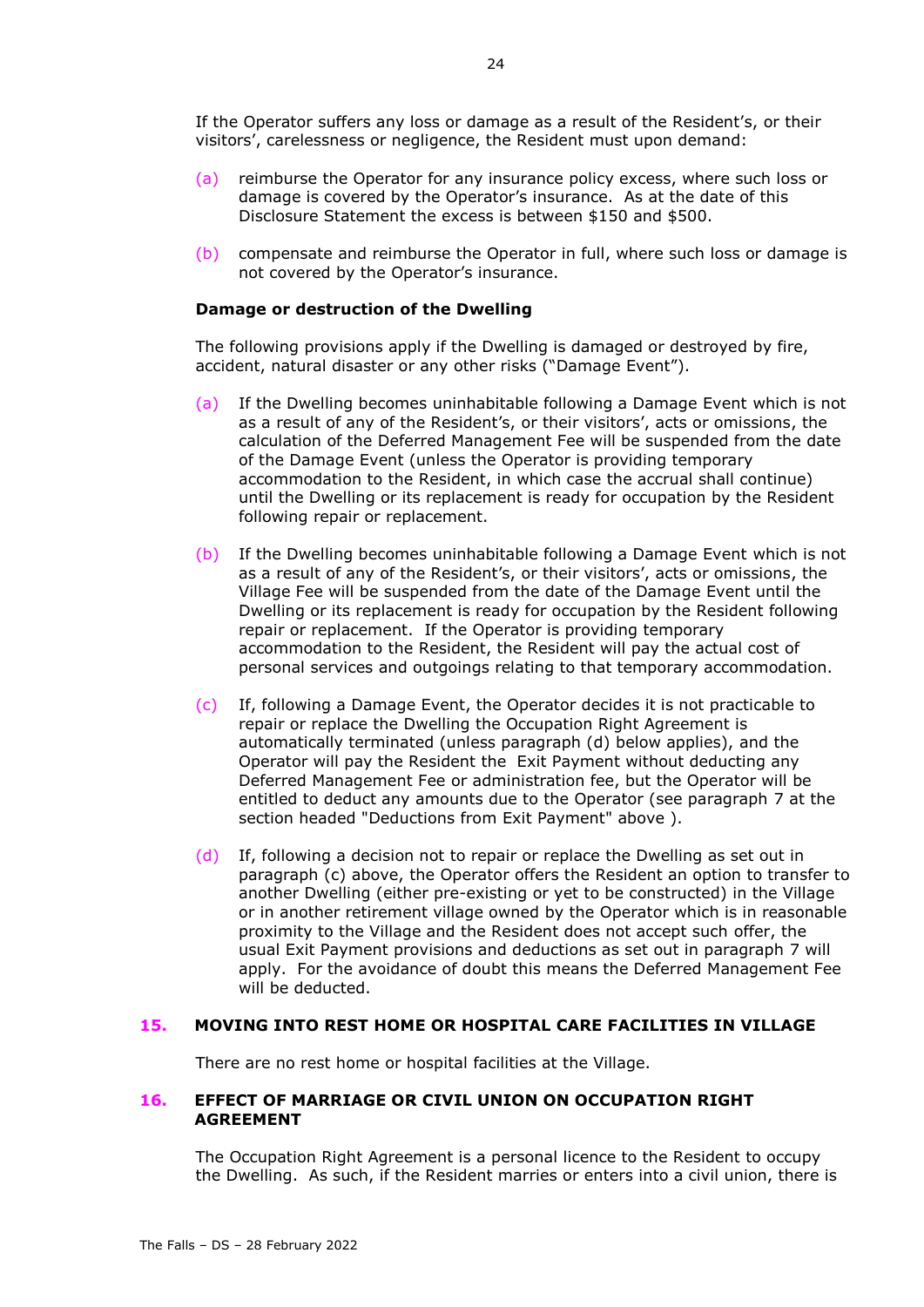no change to the Occupation Right Agreement and it remains in the name of the original Resident. The spouse, civil union partner or de-facto partner of the Resident will be entitled to reside in the Dwelling with the Resident as long as they comply with the terms set out in section 2 of this Disclosure Statement.

If the Resident would like their spouse or partner to become a Resident of the Dwelling pursuant to an Occupation Right Agreement, the Operator will require the original Occupation Right Agreement to be terminated and replaced with a new Occupation Right Agreement. The Operator may choose not to charge the usual termination amounts but reserves its right to charge an administration fee and recover its legal or consulting costs in relation to such arrangement.

# **17. DOCUMENTS AVAILABLE TO RESIDENTS AND INTENDING RESIDENTS**

Copies of the following documents are available to Residents or intending Residents upon request. Requests can be made to the Operator or the Operator's staff or agents.

- (a) Audited financial statements of the Operator;
- (b) The Retirement Villages Code of Practice 2008(as varied);
- (c) The Code of Residents' Rights;
- (d) A certificate of currency for any insurance policies affecting the Village;
- (e) Sample of the Occupation Right Agreement, including the rules relating to the Village;
- (f) Deed of Supervision between the Operator and the Statutory Supervisor dated 9 April 2008, including the Deed of Retirement and Accession dated 12 August 2016 which varies the Deed of Supervision and as amended, novated or acceded to from time to time.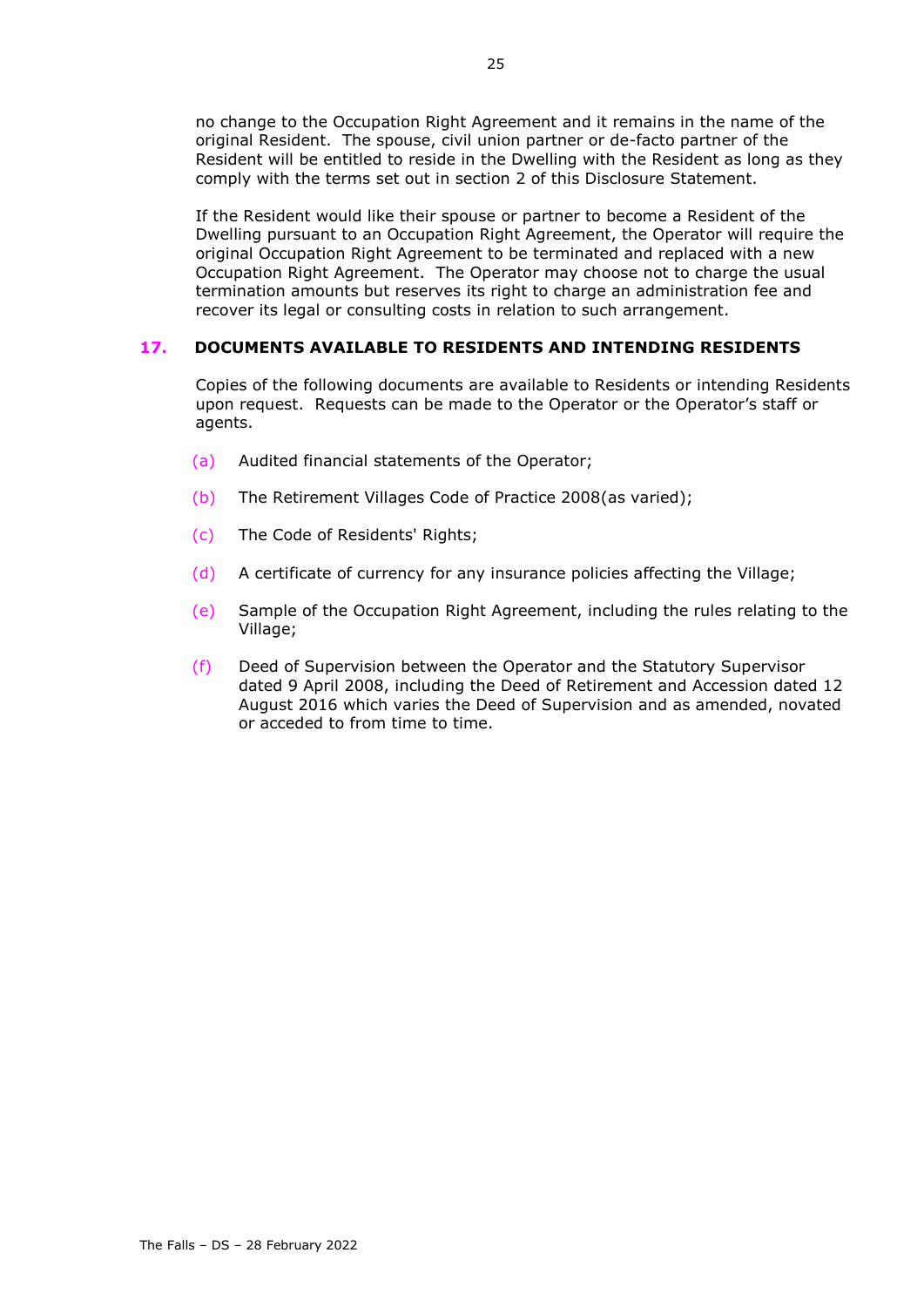#### **GLOSSARY**

<span id="page-27-0"></span>Following is a list of terms that are used throughout this Disclosure Statement, with an explanation of their meanings. Terms not explained here have the same meaning as in the Occupation Right Agreement.

| Term                                 | <b>Meaning</b>                                                                                                                                                                                                                                                                                   |
|--------------------------------------|--------------------------------------------------------------------------------------------------------------------------------------------------------------------------------------------------------------------------------------------------------------------------------------------------|
| Cooling-off Period                   | The period in which a Resident is entitled to cancel<br>the Occupation Right Agreement and receive a full<br>refund. See paragraph 10 for further details.                                                                                                                                       |
| Dwelling                             | Any home at the Village which is used for the<br>accommodation of a Resident and includes any<br>appurtenances or improvements usually enjoyed<br>with the Dwelling.                                                                                                                             |
| <b>Occupation Right</b><br>Agreement | The document which sets out a Resident's right to<br>occupy a Dwelling at the Village. It also specifies<br>the terms and conditions of to which that occupation<br>right is subject. In relation to this Village, the<br>Occupation Right Agreement is in the form of an<br>Occupation Licence. |
| Operator                             | The Falls Estate Lifestyle Village Limited Partnership<br>being the entity liable to fulfil the obligations under<br>the Occupation Right Agreements to Residents.                                                                                                                               |
| <b>Operator's Chattels</b>           | Those chattels identified as such in the Resident's<br>Occupation Right Agreement or otherwise identified<br>as such to the Resident.                                                                                                                                                            |
| Resident                             | A person or persons who have entered into an<br>Occupation Right Agreement in respect of a Dwelling<br>at the Village.                                                                                                                                                                           |
| <b>Statutory Supervisor</b>          | Covenant Trustee Services Limited. Further details<br>of the Statutory Supervisor's role are provided at<br>paragraph 4 above.                                                                                                                                                                   |
| Village                              | The retirement village known as The Falls Estate<br>Lifestyle Village, including the Dwellings and all<br>communal areas and facilities used by the Residents.                                                                                                                                   |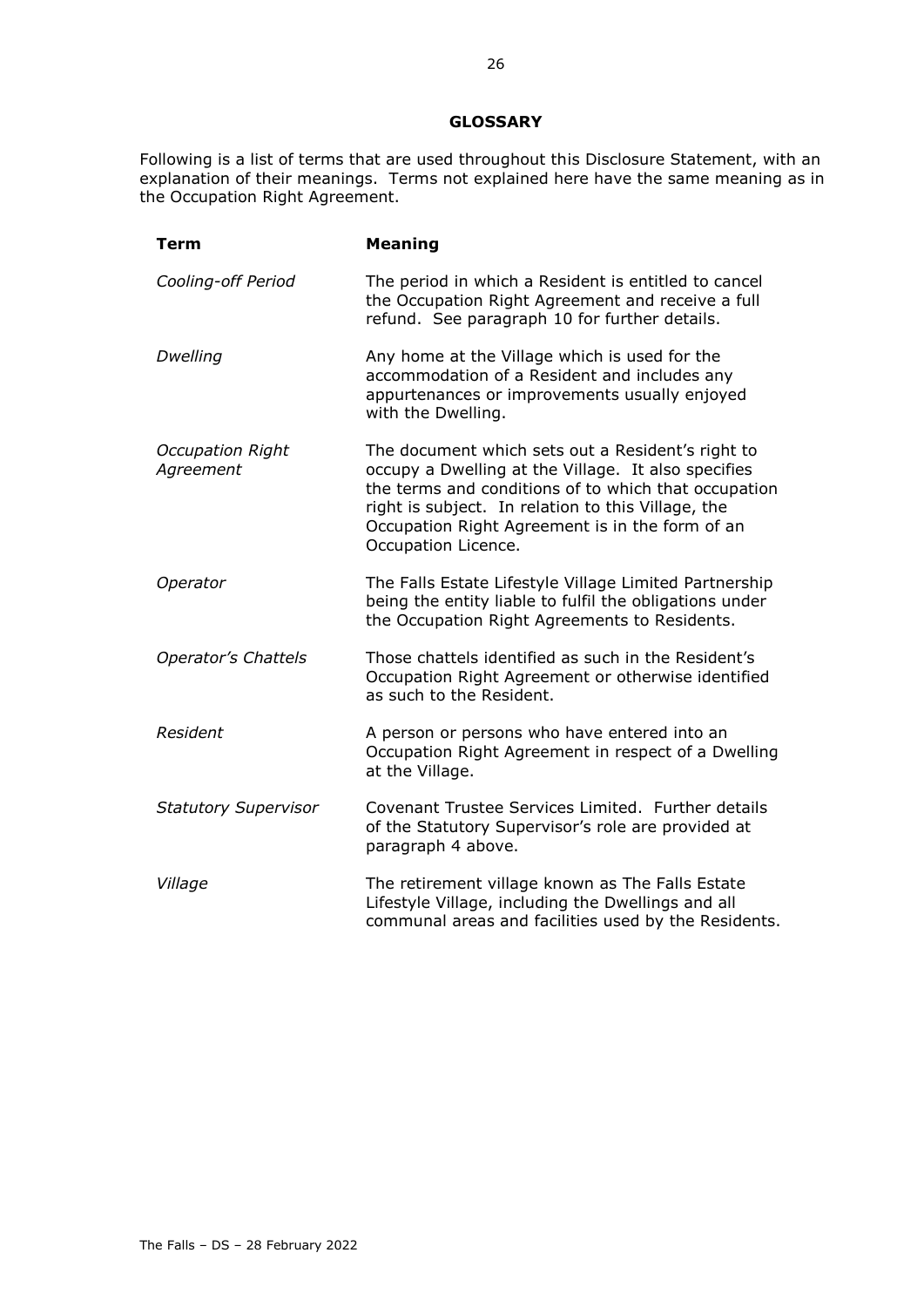# **SCHEDULE ONE**

# **Specific Information for a Particular Resident**

The information in this Schedule is prepared solely for the intending Resident named below as at \_\_\_\_\_\_\_\_\_\_\_\_\_\_\_\_\_\_.

| <b>Resident's Name:</b>                   |                         |
|-------------------------------------------|-------------------------|
|                                           |                         |
| <b>Dwelling Number:</b>                   |                         |
| <b>Garage Number:</b>                     |                         |
| <b>Deposit:</b>                           | $\frac{1}{2}$           |
| <b>Entry Payment:</b>                     | $\frac{1}{2}$           |
| <b>Maximum - Deferred Management Fee:</b> | $\updownarrow$          |
| <b>Village Fee:</b>                       | $\frac{1}{2}$ per month |

Examples of the estimated financial return that the above named Resident, or the estate of the Resident, could expect to receive on the disposal of their vacant Dwelling is set out below:

| Term          | <b>Entry Payment</b>             | <b>Deferred</b><br><b>Management</b><br><b>Fee</b> | <b>Administration</b><br>Fee                                       | <b>Estimated</b><br><b>Financial Return</b> |
|---------------|----------------------------------|----------------------------------------------------|--------------------------------------------------------------------|---------------------------------------------|
| Two<br>years  | $\frac{1}{2}$                    | 20% of Entry<br>Payment                            | $3\%$ plus GST (if $\quad \frac{1}{2}$<br>any) of Entry<br>Payment |                                             |
| Five<br>years | $\frac{1}{2}$                    | 30% of Entry<br>Payment                            | $3\%$ plus GST (if $\quad \frac{1}{2}$<br>any) of Entry<br>Payment |                                             |
|               | Ten years $\phi$ _______________ | 30% of Entry<br>Payment                            | 3% plus GST (if \$<br>any) of Entry<br>Payment                     |                                             |

The above information is provided on the assumptions that:

- (a) the Resident's Entry Payment is as set out above;
- (b) the Deferred Management Fee is calculated in accordance with the Occupation Right Agreement and there has been no Damage Event (as detailed in paragraph [14\)](#page-24-0);
- (c) no capital loss (as calculated in accordance with the Occupation Right Agreement) is incurred upon the disposal of the Dwelling;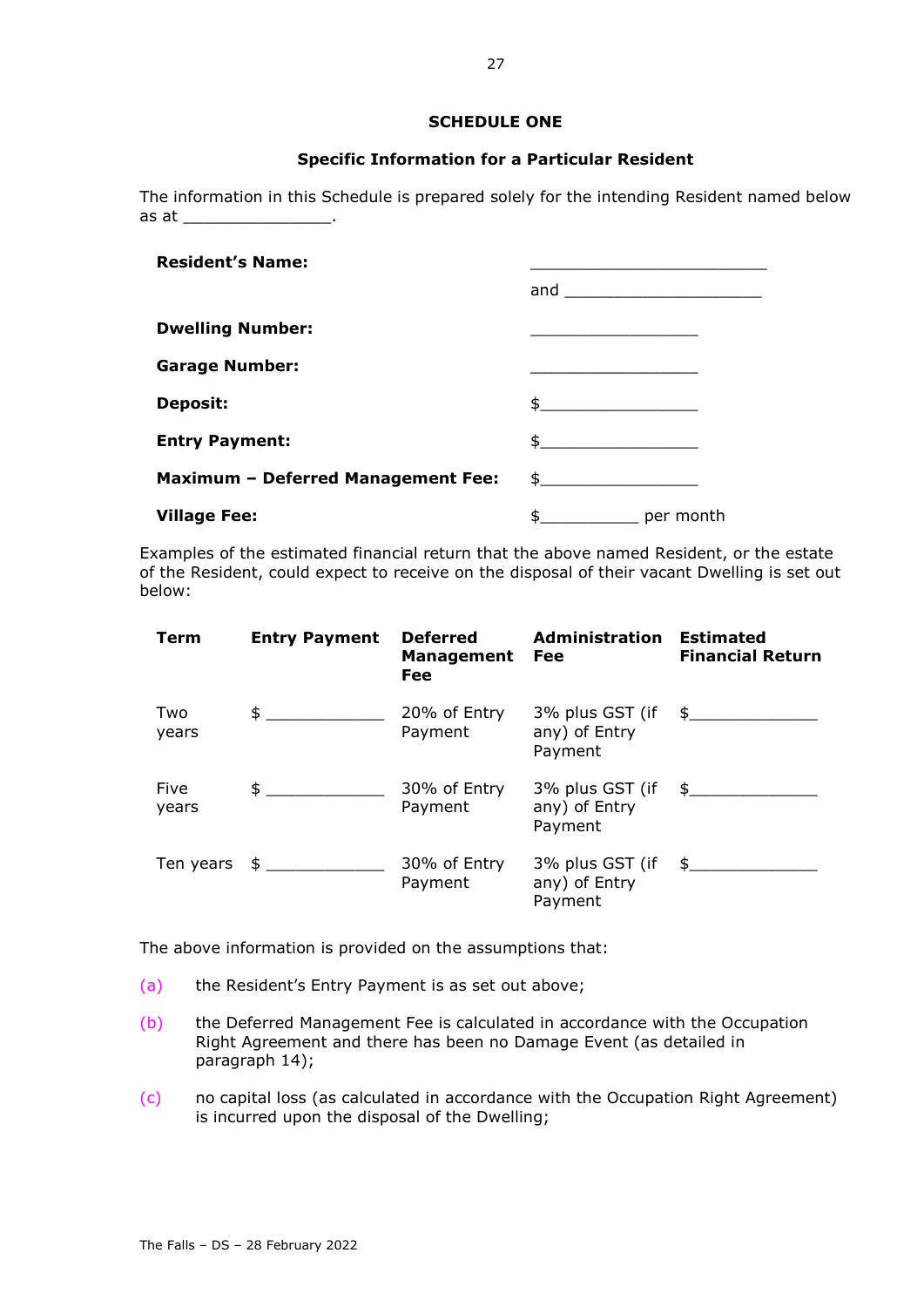- (d) no deductions from the Exit Payment (as detailed in paragraph [7](#page-17-0) above and as calculated in accordance with the Occupation Right Agreement) are required to be made; and
- (e) an admistration fee calculated in accordance with the Occupation Right Agreement and there has been no Damage Event (as detailed in paragraph [14\)](#page-24-0).

The method of calculating the above information is in accordance with the details set out in paragraph [7](#page-17-0) above and in accordance with the Occupation Right Agreement.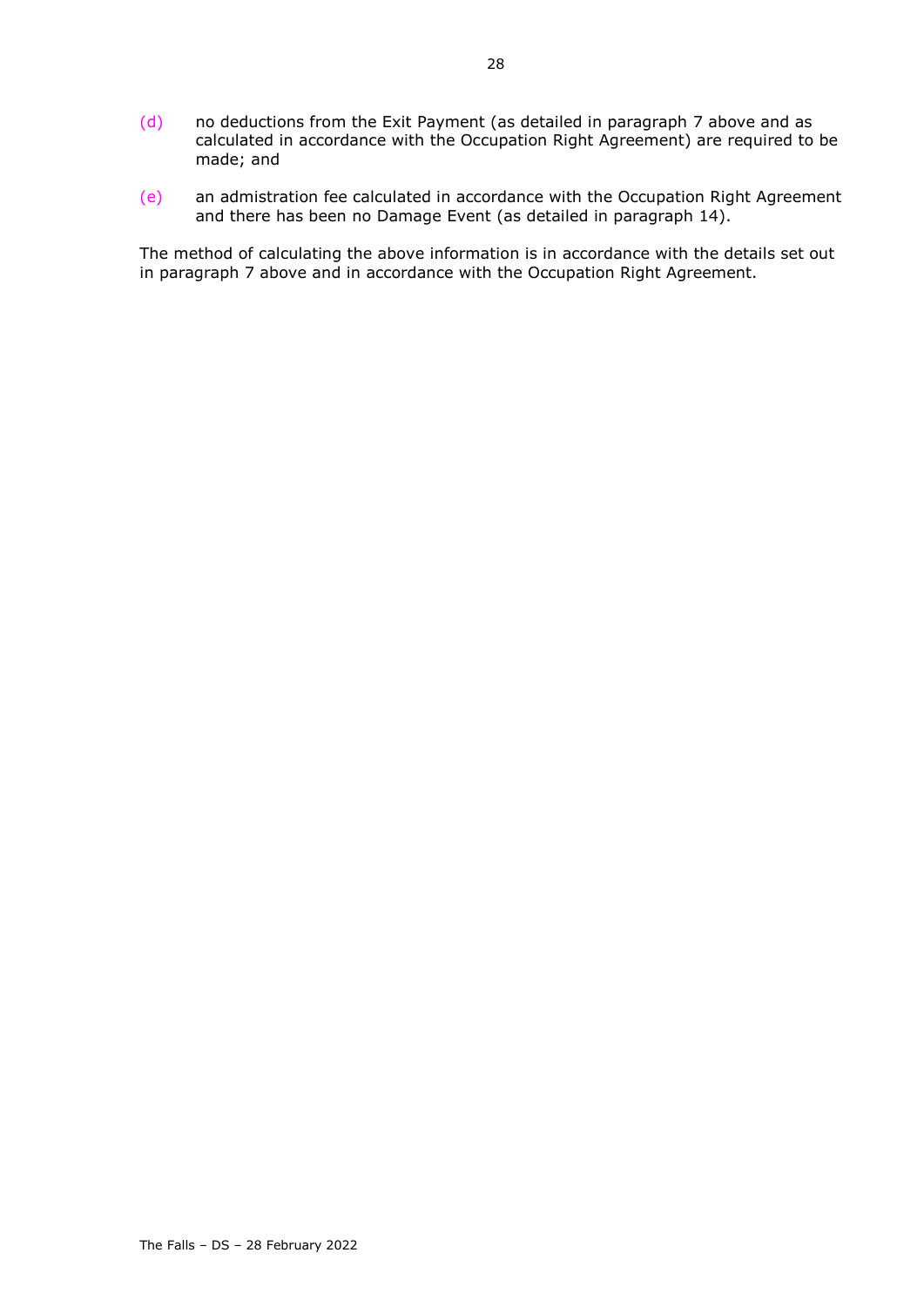# **SCHEDULE TWO**

Listed below are details of Dwellings which were disposed of in the twelve months prior to the date of this Disclosure Statement and which were occupied prior to their disposal:

| <b>Dwelling</b> | <b>Time Taken to Dispose of (days)</b> |
|-----------------|----------------------------------------|
| Apartment 089   | 159                                    |
| <b>Unit 039</b> | 58                                     |
| <b>Unit 061</b> | 245                                    |
| Unit 000        | 48                                     |
| Apartment 084   | 115                                    |
| Apartment 100   | 280                                    |
| <b>Unit 002</b> | 56                                     |
| Apartment 00Q   | 103                                    |
| <b>Unit 030</b> | 57                                     |
| <b>Unit 033</b> | 76                                     |
| <b>Unit 131</b> | 245                                    |
| Apartment 108   | 81                                     |
| Apartment 78    | 102                                    |
| <b>Unit 006</b> | 67                                     |
| <b>Unit 007</b> | 63                                     |
| Unit 00B        | 44                                     |
| <b>Unit 133</b> | 53                                     |
| Unit 65B        | 80                                     |
| <b>Unit 037</b> | 106                                    |
| <b>Unit 041</b> | 138                                    |
| <b>Unit 129</b> | 59                                     |

The average time taken to dispose of occupied Dwellings was 106 days. The average time to dispose of occupied Units was 94 days.

The average time take to dispose of occupied Apartments was 147 days.